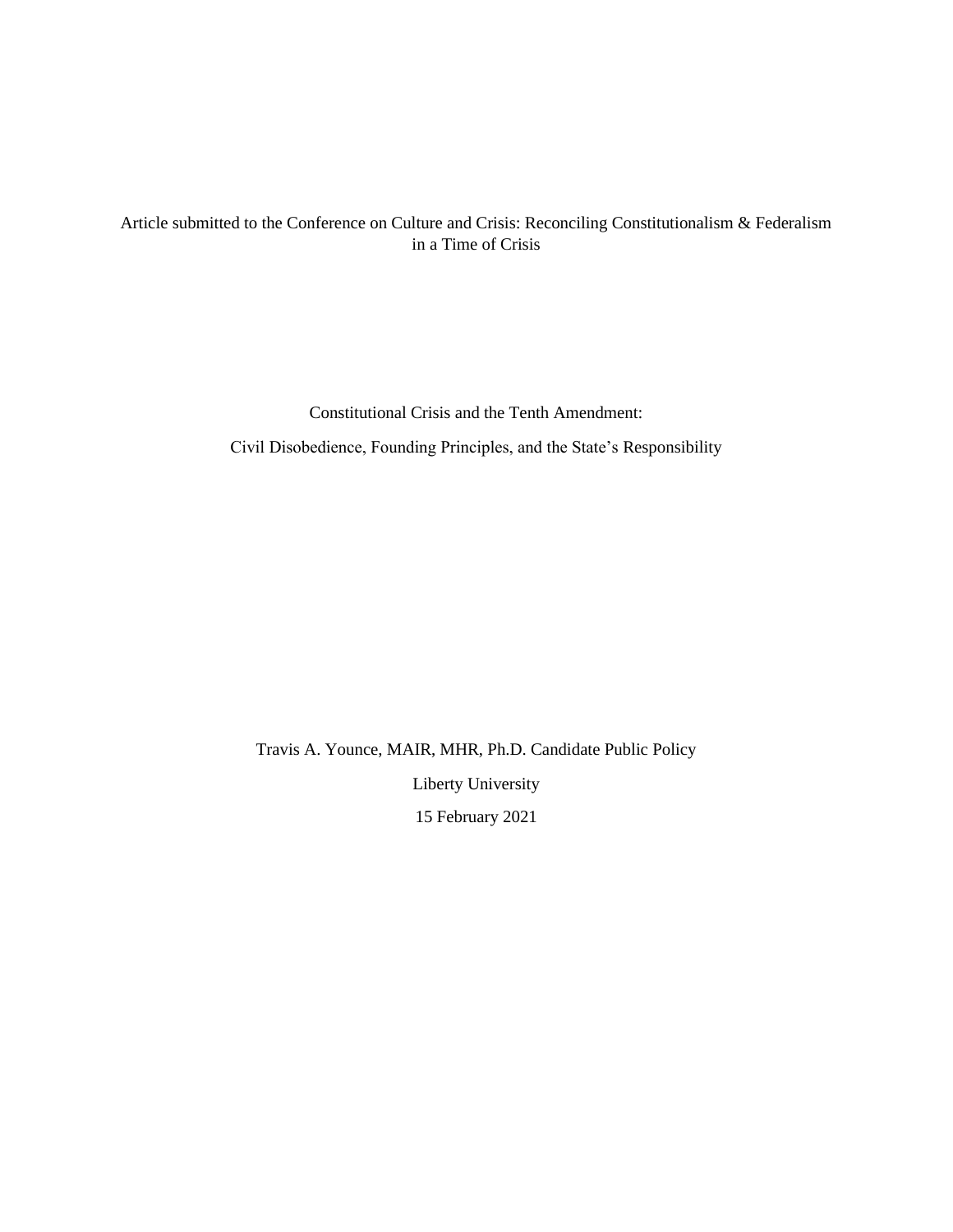Travis A. Younce, MAIR, MHR, AGC(IW/AW/SW)(ret) is a PhD candidate at Helm's School of Government and begins his dissertation in the fall of 2021 with an anticipation of completion in December of 2022. His focus for his PhD is Public Policy emphasis in National Security and culminates 21 years of active duty Naval service with a focus on intelligence, environmental, and oceanographic studies. His focus on academic areas of interests include National Security; Veteran Studies; Public Policy; Government; Federalism; Political Science; International Relations; Environment; and Diversity, Equity, and Inclusion**.** His future goals is to enter into a faculty position while continuing to support his wife and three children.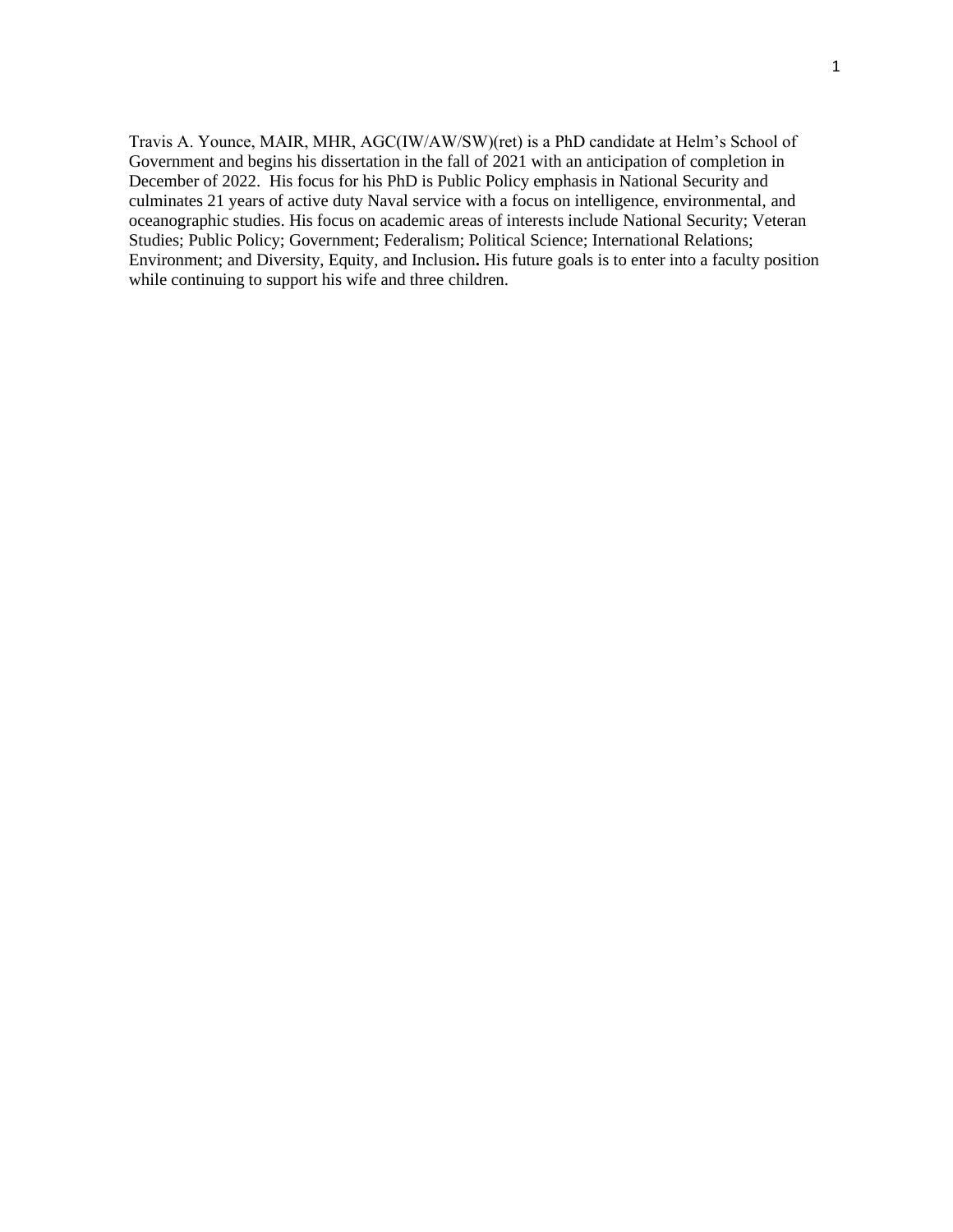#### Abstract

This past year we have seen an unprecedented grab of power from the State to the federal levels. This has caused many Americans to voice their concerns through civil disobedience. Nevertheless, as we have seen from the summer of 2020 to the electoral vote on 6 January 2021, many Americans have gone beyond civil disobedience and rioted, causing loss of life and destruction of property for their beliefs.

The Founding Fathers were concerned with a central government that exceeded its powers and destroying the powers at the local or State level in favor of federal rule. In *Federalist no 45,* Madison wrote that there are few and defined roles and responsibilities that the federal government could exercise. This is key as today there is a divided America that has been growing since the early 1800s. This division is increasing at a dramatic rate within the United States through the push of many social theories. Part of this is because since 1919, America no longer sees itself as independent sovereign nations tied under a federalist Constitution, but a sovereign centralized government that can solve all the individual's needs.

Additionally, the States and the citizenry have abandoned the founding principles that Washington, Madison, Jefferson, and others discussed. Personal responsibility for actions described within the Declaration of Independence has been left to the wayside, and in 2021 the populace finds themselves asking and receiving money from the federal government, looking to the federal government as its savior. However, tensions are flaring in part to the pandemic and the restrictions that have been imposed; founding principles being ignored; and State's ignoring and flagrantly disregarding their Constitutional duties.

This paper addresses the concerns that have arisen over the last year by displaying civil disobedience and rioting. There needs to be a call for the rule of law's adherence, a return to the 'live and let live' mentality, and a call for federalist solutions within the growing divide of America. The main points of the paper seek to analyze the root causes for the recent surge in civil disobedience, what founding principles guide today's citizenry, and finally analyze the State's responsibility through the Constitution and Tenth amendment. In conclusion, the paper seeks to identify common solutions across the federalist experiment that could be implemented to return to the 'Great Experiment' that our Founding Fathers started.

Key Word: Tenth Amendment, Enumerated Powers, Nullification, Federalism, Founding Principles, Covenantal Founding, Critical Theory, Civil Disobedience, and State Sovereignty.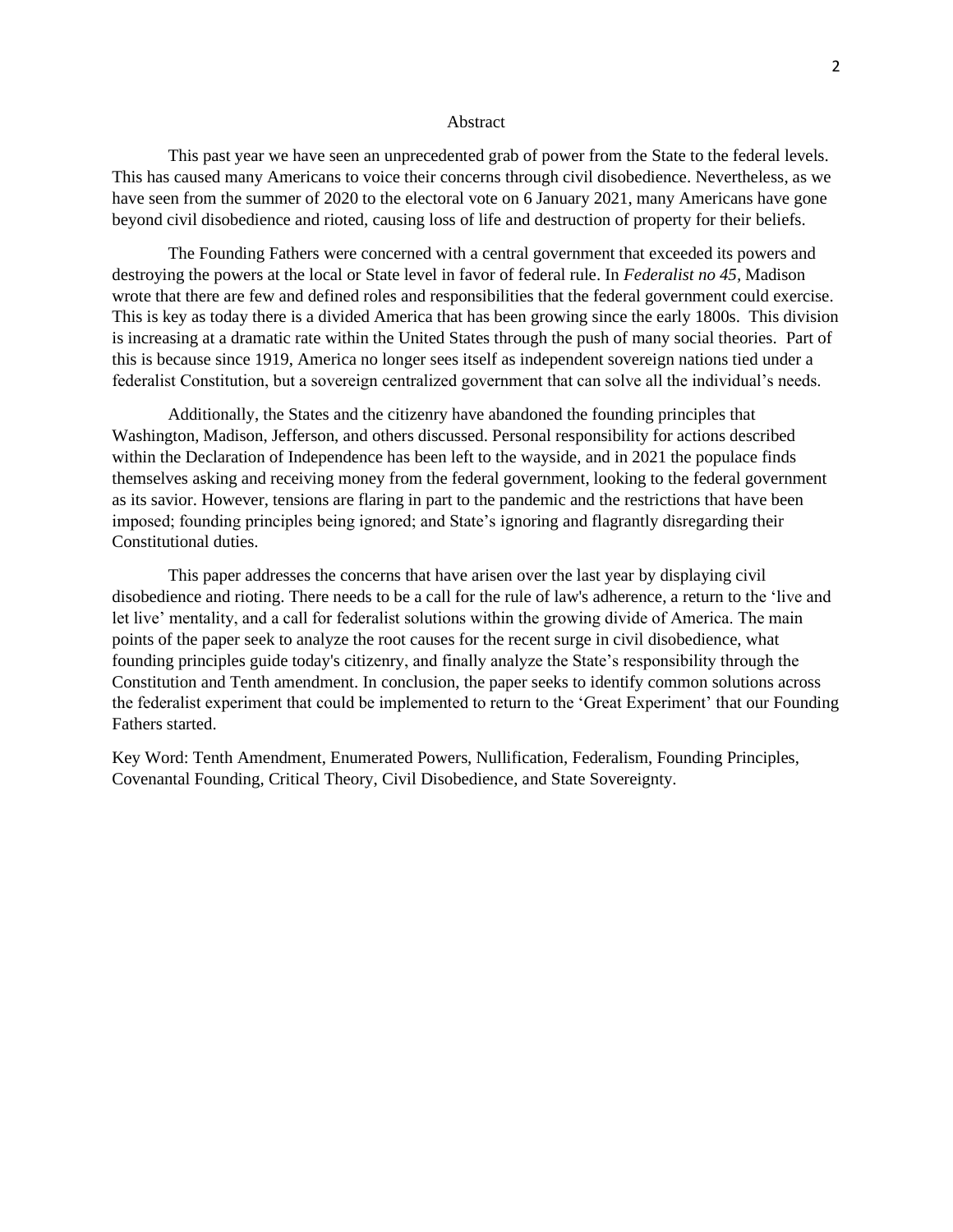Constitutional Crisis and the Tenth Amendment: Civil Disobedience, Founding Principles, and the State's Responsibility

In the past fifteen months, glaring cracks have expanded within the United States political structure. We have seen through a global pandemic locked down communities due to the people's general welfare and common defense. This raises concerns at the foundational levels of the republic. The United States' founding fathers lived under the British Crown's tyranny, where the concerns were left to those in Parliament, and the citizenry received little to no concern. In the Declaration of Independence, Jefferson wrote that over time it became necessary for the colonies to separate from the British crown due to their inability to curtail injustices and application of the abuses of power. This separation was from the crown was to allow each of the colonies to receive their "equal station" with other nations in which the "Laws of Nature" and "Nature's God" provide for<sup>1</sup>.

The subsequent amendment of the Articles of Confederation and the creation of the Constitution in 1787 revolutionized federal governments across the globe. For the United States, it reenforced Liberty, individual sovereignty, and limited government. However, over the last eighteen months, we have seen a dramatic increase in the erosion of individual liberties and the increase in a centralized government. The citizenry has lost faith in the fundamental principles of a representative government. Faith in elections was at an all-time low during the 2020 election. In 2019 the Pew Institute showed that two-thirds of the United States citizenry believe that the federal government and news media intentionally withhold information.<sup>2</sup> Other sites show that the process has continually increased in distrust across the federal government. According to Nicholas Goldberg, his Boston Herald article showed that over fifty-six percent of Americans were not confident in the electoral process.<sup>3</sup> To further complicate matters, the 2020 election has many Americans still on edge, even breaking out in violence on 6 January 2021 when the electoral college votes were counted.<sup>4</sup> This is because half the country that voted for one presidential candidate feels that their voices and concerns over election irregularities were not heard.

The founder's created a system of government that was to create a more perfect union, not 'the' perfect Union. That system has been under attack at an alarming rate. This article seeks to understand and address fundamental issues that are affecting the people and states. Those fundamental issues include the founding principles of the United States, central vs. enumerated government, State's sovereign

<sup>1</sup> Charles W. Eliot, ed., *American Historical Documents 1000-1904* (Danbury, Connecticut: Grolier Enterprises, 1990), 150.

<sup>&</sup>lt;sup>2</sup> Lee Rainie and Andrew Perrin, "Key Findings about Americans' Declining Trust in Government and Each Other," *Pew Research Center* (July 22, 2019), accessed February 11, 2021, https://www.pewresearch.org/facttank/2019/07/22/key-findings-about-americans-declining-trust-in-government-and-each-other/.

<sup>3</sup> Nicholas Goldberg, "U.S. Losing Faith in Fairness of Election Process," *MSN*, last modified November 3, 2020, accessed February 11, 2021, https://www.msn.com/en-us/news/opinion/us-losing-faith-in-fairness-of-electionprocess/ar-BB1aEhf7.

<sup>4</sup> Andrew Restuccia and Ted Mann, "Jan. 6, 2021: How It Unfolded," *Wall Street Journal*, February 11, 2021, sec. Politics, accessed February 11, 2021, https://www.wsj.com/articles/jan-6-2021-how-it-unfolded-11613047105; Laurel Wamsley, "What We Know So Far: A Timeline Of Security Response At The Capitol On Jan. 6," *NPR.Org*, last modified January 15, 2021, accessed February 11, 2021, https://www.npr.org/2021/01/15/956842958/what-weknow-so-far-a-timeline-of-security-at-the-capitol-on-january-6; Shelly Tan, Youjin Shin, and Danielle Rindler, "How One of America's Ugliest Days Unraveled inside and Outside the Capitol," *Washington Post*, last modified January 9, 2021, accessed February 11, 2021, https://www.washingtonpost.com/nation/interactive/2021/capitolinsurrection-visual-timeline/.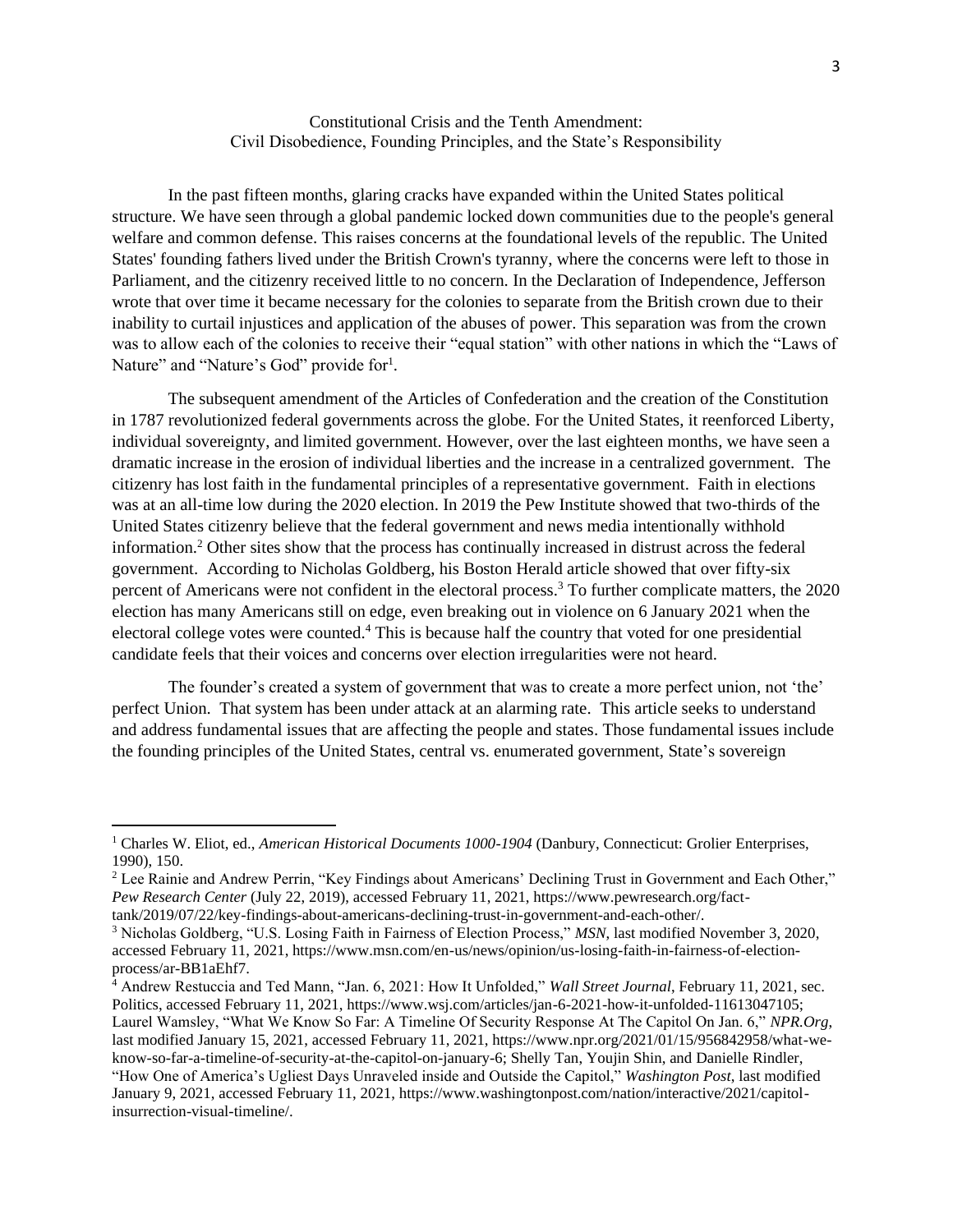responsibilities, current events, and finally, a discussion on the solutions available today during the unprecedented period of Executive Orders and Actions.

### **Founding Principles**

If one were to listen to the news outlets and modern organizations today, we would hear that the founding fathers were out of touch, white, slave-owning, egotistical, misogynistic, xenophobic, transphobic, homophobic, and racist, to only name a few. However, these labels do not give us insight into the founding fathers' principles within founding documents. Modern perceptions blind the labels that modern society has placed on the founding fathers. To understand the founding documents and how they apply today, we must look at the principles at the time they were written. The Bible says that all have sinned and fallen short of the glory of God. This is true of the United States past leaders. They were flawed, misunderstood, or idealistic. Nevertheless, the framework of government that they have provided seeks to provide a more perfect union.

Patrick Henry once said, "Give me Liberty or give me death." A few short months later, Liberty was enshrined in the Declaration of Independence, saying, "Life, Liberty and the pursuit of happiness."<sup>5</sup> It is through these principles that the government is created. Spalding discusses the founder's use of "certain unalienable rights" being listed as self-evident. These included a person's own life, pursuit of one's own dreams, right of conscience or religion, and finally, right of property.<sup>6</sup> The founders, however, were concise. In the constitutional debates and subsequent *Federalist* and *Anti-Federalist Papers,* they expressly ensured that fundamental principles of Liberty, equality, natural rights, Rule of Law, and limited government be enshrined within the federal system.

Thomas Aquinas, Aristotle, Cicero, John Locke, and Algeron Sidney were entombed within Jefferson's writing and was widely available to the founding fathers at the time of the debates. Nature describes that man is their own ruler and equal amongst each other.<sup>7</sup> While Nature allows man to be equal, Montesquieu advocated that all law must come from God and, through Christianity's teachings, was morally good. He also acknowledged that even if society did not believe in Christianity, it was vital to have moral standards to provide for its security.<sup>8</sup> *Romans 2:14-15*, *Psalm 119,* and *Proverbs30:24-28* discuss how the Laws are found in nature and written on man's hearts. According to John Adams, the law founded under religious, moral, and social obligations was what America was founded upon.<sup>9</sup> Adams enshrined the thought by saying that "one indissoluble bond the principles of civil government with the principles of Christianity."<sup>10</sup>

Nevertheless, Locke and Rousseau taught the same principles through social contract theory, which operates under the separation of public and private sectors. This division in sovereignty is found within the Constitution and is expressly limited so that government cannot become tyrannical.<sup>11</sup> This led to the development of the Rule of Law within the Constitution. The rule of law is the concept of

<sup>5</sup> Eliot, *American Historical Documents 1000-1904*, 150.

<sup>6</sup> Matthew Spalding, *We Still Hold These Truths*, Paperback edition. (Wilmington: ISI Books, 2019), 43.

 $<sup>7</sup>$  Ibid., 41.</sup>

<sup>8</sup> John Eidsmoe, *Christianity and the Constitution: The Faith of Our Founding Fathers*, 5th printing. (Grand Rapids: Baker Book House, 1991), 54–56.

<sup>9</sup> Charles B. Galloway, *Christianity and the American Commonwealth: The Influence in Making This Nation* (Powder Springs, Georgia: American Vision, 2005), 121.

 $10$  Ibid., 116.

<sup>11</sup> Felix Morley, *Freedom and Federalism*, Reprint. (Indianapolis, IN: Liberty Press, 1981), 38–39.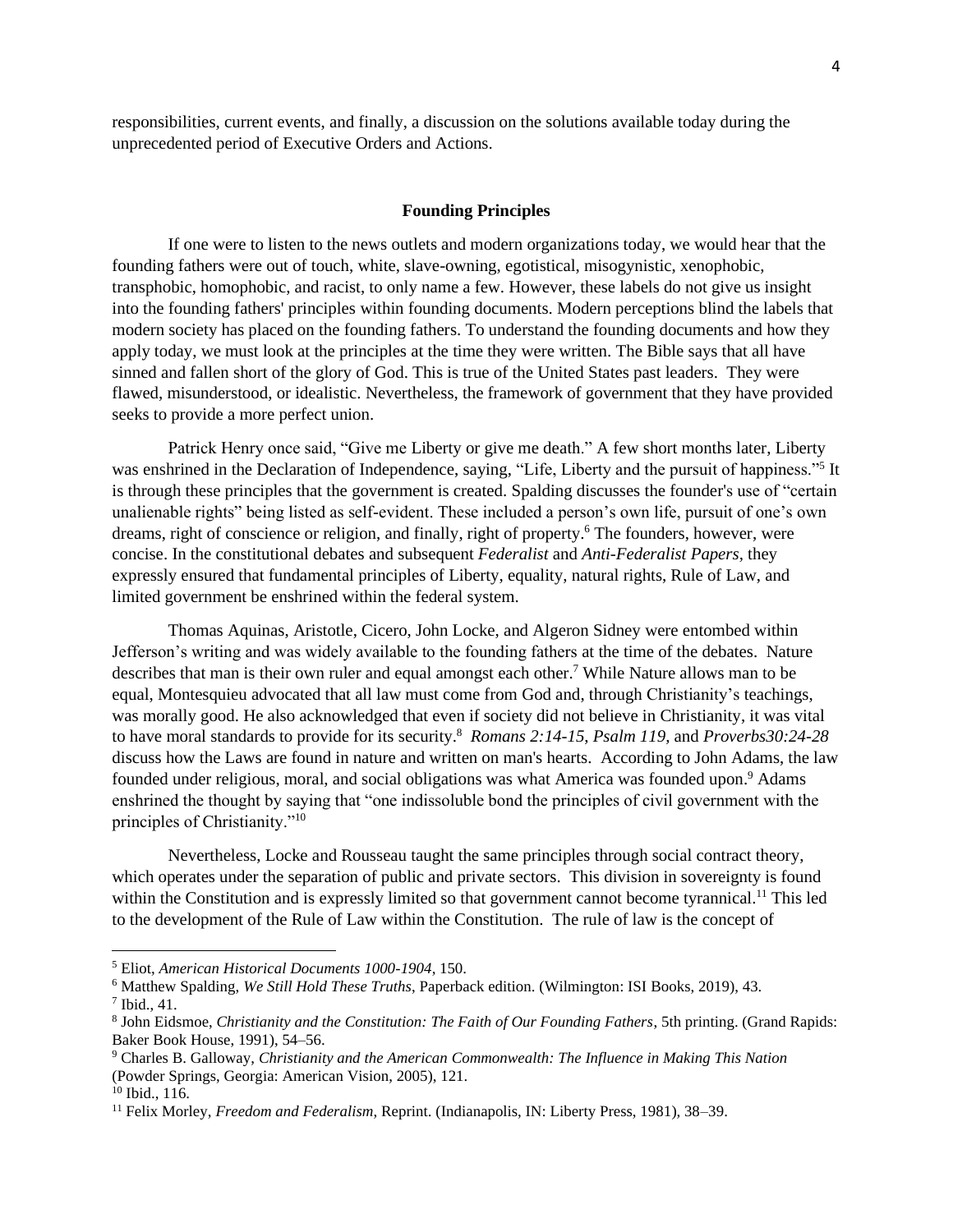government, and citizenry is subject to the law as well as being protected by the law.<sup>12</sup> Which leads to self-reliance, assertive & spirited citizenry, knowledge of rights & responsibilities of citizenship, discriminate the spirit of Liberty from that of licentiousness.<sup>13</sup>

Life, Liberty, and the pursuit of happiness are self-evident, meaning that they cannot be taken away by anyone or anything. Jefferson wrote the Declaration of Independence and noted that governments are created and instilled by men and that governments are to protect those unalienable rights. However, it is also their right to alter or abolish the government and instill a new one founded upon the unalienable rights if the old government becomes destructive.<sup>14</sup> To ensure that the United States would have to be altered for trivial issues, the founders established the federal government with enumerated powers.

### **Central vs. Enumerated Government**

To understand the founding documents, we must look at the wording utilized. Judge Napolitano interprets three keywords found within the Constitution and utilized through the *Federalist* and *Antifederalist* papers. These words are specific, enumerated, and delegated. It is essential to understand these words as they are at the heart of central vs. limited government. Specific means definitive or explicit, enumerated means things listed out, and delegated means that the power is assigned.<sup>15</sup> Understanding the meaning of the words is vital in understanding the constitutionality of actions being taken by the Biden administration, especially as the executive branch has been issuing executive orders or actions on almost a bi-hourly basis since the inauguration over the first 14 days.<sup>16</sup>

When looking at the founders, we find in *Federalist 32* that complete national sovereignty would imply that all states were subordinate and dependent upon the national government and ignore the people's general will as a whole. Nevertheless, the Constitutional Convention was to create a partial union or consolidation. This, as Hamilton argued, was to ensure that the states retained their individual sovereignty over everything not expressly given to the federal government by the Constitution.<sup>17</sup> Madison concurred with this assessment in *Federalist 62,* stating that the states would retain sovereignty and is the main reason why they were to each has two senators.<sup>18</sup>

The concern over personal liberties was at the forefront of the convention. Hamilton quotes philosopher Blackstone in *Federalist 84* by stating that if you remove a man of his life or estate, it is the greatest act of despotism and should notify the country that tyranny has arisen.<sup>19</sup> The concern on a government overstepping its bounds was so great that they ensured that the federal government would only be granted enumerated powers.

<sup>12</sup> Spalding, *We Still Hold These Truths*, 83.

<sup>13</sup> Ibid., 139–142.

<sup>14</sup> Eliot, *American Historical Documents 1000-1904*, 150.

<sup>15</sup> Andrew P. Napolitano, *The Constitution in Exile: How the Federal Government Has Seized Power by Rewriting the Supreme Law of the Land* (Nashville, T.N.: Thomas Nelson, 2006), 11.

<sup>&</sup>lt;sup>16</sup> Joel B. Pollak, "Fundamental Change: 52 Executive Orders and Actions Already Put into Place by Joe Biden," *Breitbart*, last modified February 8, 2021, accessed February 9, 2021,

https://www.breitbart.com/politics/2021/02/08/joe-biden-executive-orders-and-actions-thus-far/.

<sup>17</sup> Alexander Hamilton, James Madison, and John Jay, *The Federalist Papers*, ed. Clinton Rossiter (Start Publishing Llc, 2013), 194.

<sup>18</sup> Ibid., 376.

<sup>19</sup> Ibid., 511.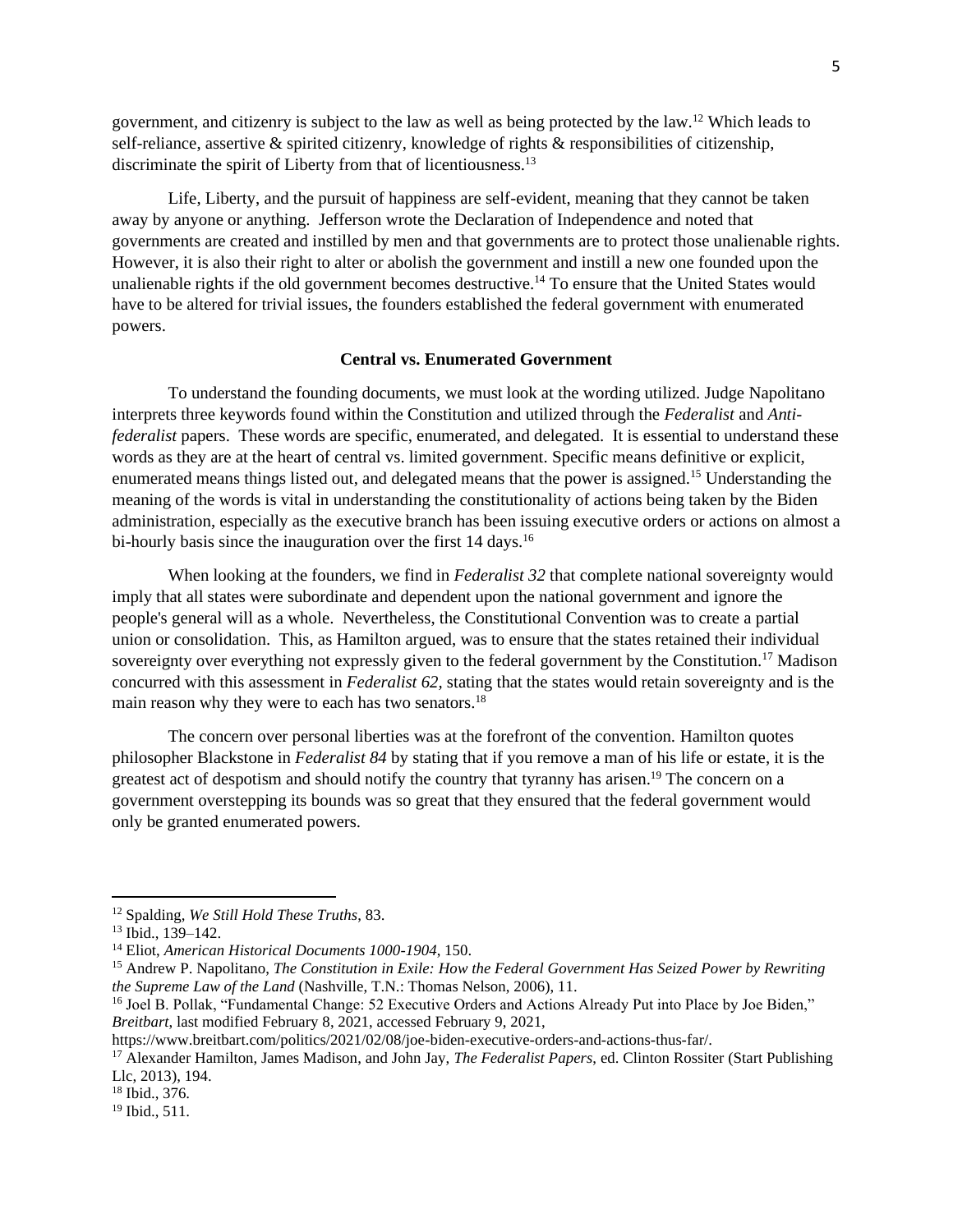The powers delegated by the purposed Constitution to the federal government are few and defined. Those which are to remain in the State governments are numerous and indefinite. The former will be exercised principally on external objects, as war, peace, negotiation, and foreign commerce; with which last the power of taxation will for the most part be connected. The powers reserved to the several States will extend to all objects which, in the ordinary course of affairs, concern the lives, liberties, and properties of the people., and the internal order, improvement, and prosperity of the State.<sup>20</sup>

This is reinforced in Madison's notes of the Constitutional Convention, where Mr. Sherman argued that the federal role was limited to defense, settling internal disputes between states, treaties with foreign nations, and regulating foreign currency and the revenue.<sup>21</sup> This thought showed that there was distinct sovereignty to the states. The discussion in both the *Federalist* and *Anti-Federalist Papers* referred to this process as a federal system. The founders' system derived only two sources of sovereign power, that of national and State. Each of these two sources is sovereign that derives its authority from that of the People.<sup>22</sup>

When asked about the security of individual liberties from the government, Madison in *Federalist 45* addressed the concern by stating, "The State governments will have the advantage of the federal government…" <sup>23</sup> However, there was a concern even from federalists such as Hamilton. *Federalist 31* warned that the federal government's unbridled taxation ability could lead to the development of a federal monopoly that would destroy state sovereignty. Additionally, in *Federalist 32* he went on to State that if power were not expressly given under the Constitution, it would be retained.<sup>24</sup> Nevertheless, Patrick Henry questioned the creation of the Constitution, reminding the delegates that this is not a democracy where individuals retain all sovereignty but that of a republic, and to that end, both the people and the States retain sovereignty.<sup>25</sup>

The founders were clear that the State is self-governing and is equipped with inherent sovereignty. This allows each State to act independently from each other and the national government in the enumerated powers that were delegated and reserved. <sup>26</sup> *Federalist 39* gives the ability to understand state sovereignty.

Each State, in ratifying the Constitution, is considered as a sovereign body independent of all others, and only to be bound by its own voluntary act. In this relation, then, the new Constitution will, if established, be a federal and not a national constitution.<sup>27</sup>

This was codified within Article IV, allowing for the "Full Faith and Credit."<sup>28</sup> This Article and the subsequent subsections and clauses declare that states enter on equal footing with others. The founders

<sup>20</sup> Ibid., 289.

<sup>21</sup> Edward J. Larson and Michael P. Winship, *The Constitutional Convention: A Narrative History from the Notes of James Madison*, Paperback Edition. (New York: Modern Library, 2005), 31.

<sup>22</sup> Robert A. Heineman, Steven A. Peterson, and Thomas H. Rasmussen, *American Government*, Second. (New York: McGraw-Hill, 1995), 48.

<sup>23</sup> Ralph Ketcham, ed., *The Anti-Federalist Papers and the Constitutional Convention Debates*, 58615th edition. (New York, N.Y: Signet, 2003), 68; Hamilton, Madison, and Jay, *The Federalist Papers*, 287.

<sup>&</sup>lt;sup>24</sup> Alison L. LaCroix, *The Ideological Origins of American Federalism* (Cambridge, MA: Harvard University Press, 2010), 189.

<sup>25</sup> Ketcham, *The Anti-Federalist Papers and the Constitutional Convention Debates*, 200.

<sup>26</sup> Laurence H. Tribe, *The Invisible Constitution* (New York: Oxford University Press, 2008), 103–104.

<sup>27</sup> Hamilton, Madison, and Jay, *The Federalist Papers*, 240.

<sup>28</sup> Spalding, *We Still Hold These Truths*, 109; Eliot, *American Historical Documents 1000-1904*, 190.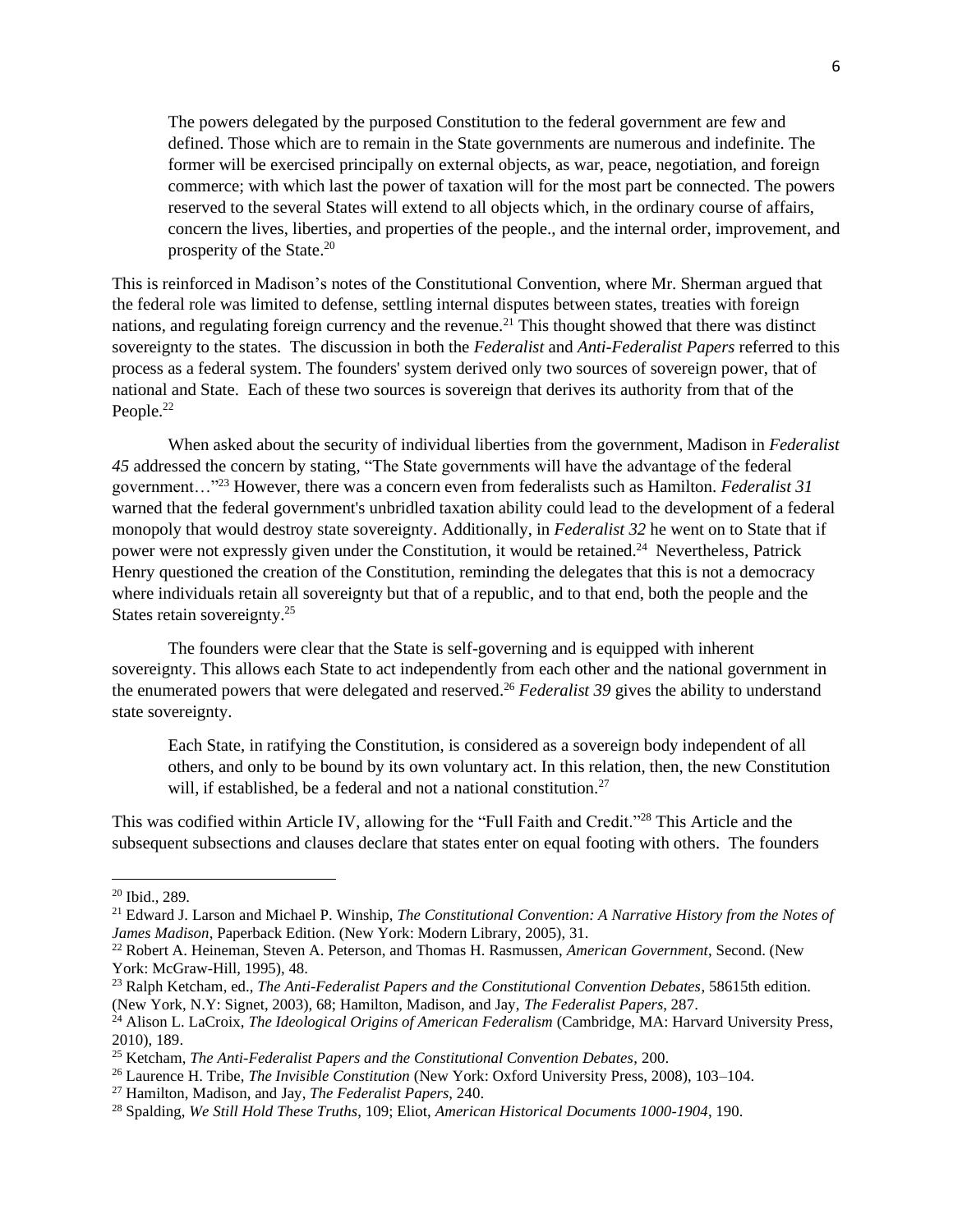were so concerned about sovereignty that they made the amendment process difficult to attain on a whim. They codified the amendment process in Article V, requiring two-thirds of a combined House and Senate ratification by three-fourths of the states within the Union.<sup>29</sup> Nevertheless, we have seen that the federal government has consolidated power by side-stepping the requirements the founding fathers have detailed in the Constitutional Convention and subsequent debates.

In its attempt to expand power, the federal government has continued to usurp power and underwent massive expansion under the FDR administration. Under the New Deal, the federal government expanded its power over the states. According to Kelly, Harbison, and Belz, the New Deal had a three-fold effect in taking over public policy areas such as social programs and different labor markets through regulations, extinguishing the dual federalism that the founding fathers established, and the final aspect was creating a federal-state partnership with the federal government taking the lead.<sup>30</sup> This change within the republic took place when the whole nation was undergoing turmoil that it had not seen since the Revolutionary War. The previous three decades leading up to the New Deal saw global war, Spanish influenzas, drought, followed by famine and an economic crash. This led to the population seeking security from the government. The States did not alleviate their citizen's concerns, whereas the federal government promised they could provide for the population's social concerns as a whole. This led to what Benjamin Franklin warned about when he said that Liberty could not survive; those who want to give up safety for security for the citizenry would receive neither.<sup>31</sup>

With the founding fathers expressly limiting the federal government's ability to operate within in select field, it becomes vital to understand how the States can operate and counter federal encroachment that Madison said would only happen if the States let it. Most would assume that the power lies with the Tenth Amendment. However, as Taylor argues in *Know Your States' Rights,* the issue facing the Tenth amendment today is that of the Supreme Court ruling in favor of their own side. Thus, giving no way to stop the concentration of power.<sup>32</sup> This can only be countered by what Jefferson and Madison wrote. This is found in the adopted Kentucky and Virginia Resolutions of 1798 that coined the term and philosophy of nullification or interposition.

### **State Responsibilities**

States as discussed above, are equal sovereigns with each other and the federal or national government. Madison stated that "powers delegated by the purposed Constitution to the federal government are few and defined. Those which are to remain in State governments are numerous and indefinite." This was to ensure that the sovereign states, former colonies of Britain, could exercise their individual sovereignty.<sup>33</sup> However, there were numerous issues within the federal government that the founders did not see. The federal government usurping power by using the commerce, general welfare, and common defense clauses within the Constitution to justify laws being passed that the power resides

<sup>31</sup> Robert Siegel, Richard Anderson, and Benjamin Wittes, "Ben Franklin's Famous 'Liberty, Safety' Quote Lost Its Context In 21st Century," *NPR.Org*, last modified March 2, 2015, accessed March 29, 2020,

https://www.npr.org/2015/03/02/390245038/ben-franklins-famous-liberty-safety-quote-lost-its-context-in-21stcentury; "Benjamin Franklin on the Trade off between Essential Liberty and Temporary Safety (1775)," *Online Library of Liberty*, last modified 2020, accessed March 29, 2020, https://oll.libertyfund.org/quotes/484.

<sup>29</sup> Spalding, *We Still Hold These Truths*, 110.

<sup>30</sup> Alfred H. Kelly, Winfred A. Harbison, and Herman Belz, *The American Constitution: Its Origins and Development*, 7th ed., vol. II (New York: W. W. Norton & Co., 1991), 501–502.

<sup>32</sup> Jeff Taylor, "Know Your States' Rights," *American Conservative* 10, no. 1 (January 2011): 44.

<sup>33</sup> Sean Patrick, *The Know Your Bill of Rights Book: Don't Lose Your Constitutional Rights Learn Them !* (Oculus Publishers, 2012), 85–86, www.oculuspublishers.com.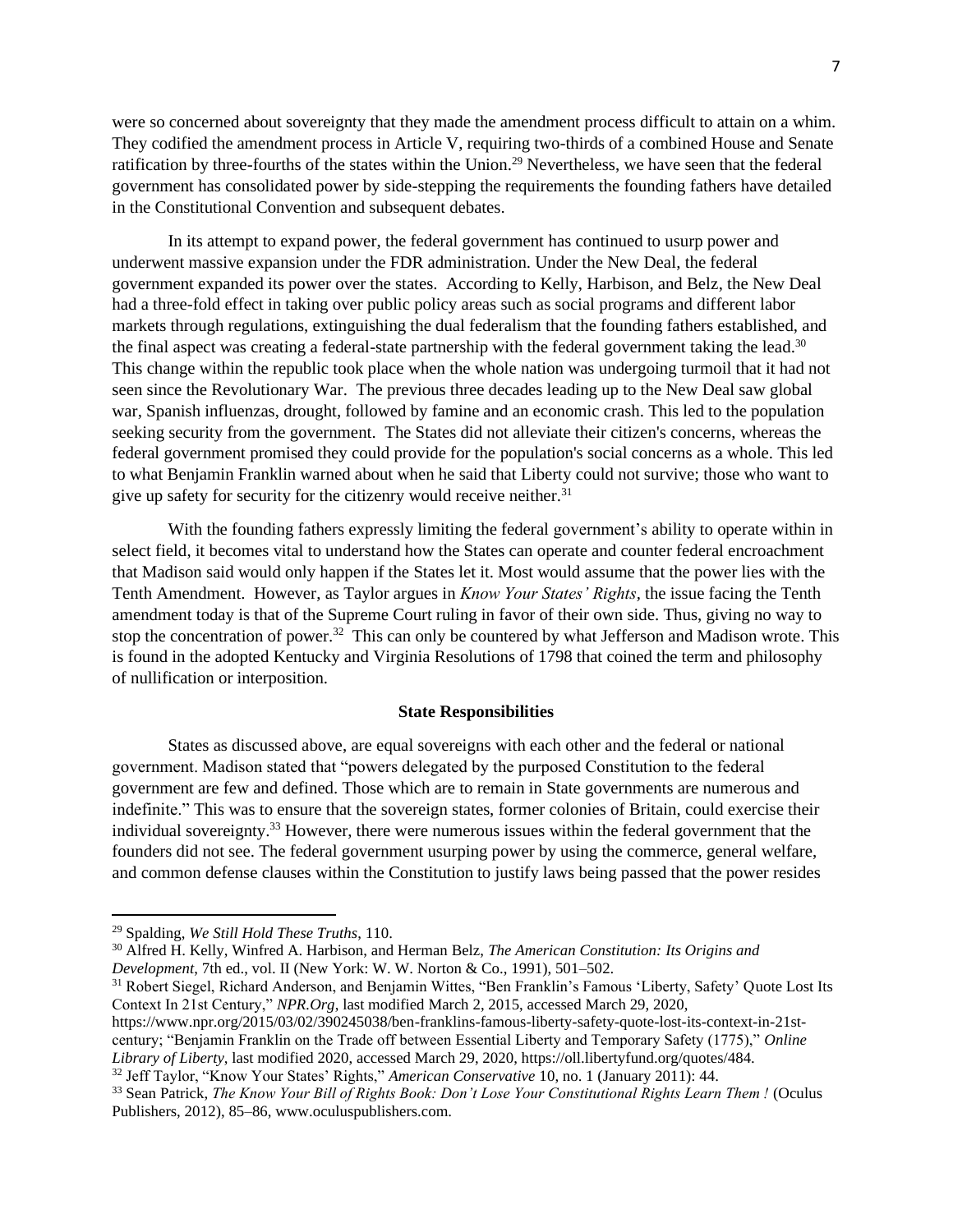with the State. Strang notes that the framers employed closure rules to ensure that the Constitution could not be undermined. One of these rules is the Tenth Amendment ensuring that the federal government would never be able to operate within an area that is not enumerated within the Constitution.<sup>34</sup>

The Warren Court of 1954-1969 limited States roles and restricted their sovereign roles and scope.<sup>35</sup> This went against the Tenth Amendment because if the Constitution has enumerated powers, it is therefore inherent that the remaining powers must reside within another sovereign. Through different Articles of the Constitution, Strang shows that States themselves retain much of their sovereignty, such as territorial boundaries in Article IV section 3 and Article V, which protects the states from changes to the Constitution without consent.<sup>36</sup>

The usurping of power by the federal government through passage of unconstitutional laws to coercively withholding funds to accept policy were things that the founders were vehemently against. Nevertheless, what are states to do when their sovereignty is threatened and removed. The answer to that lies with both Jefferson and Madison.

## Nullification

Jefferson and Madison felt that it was the State's responsibility to place themselves between their people and the authority of Washington DC. Hamilton said the State needed to intercede and exercise its sovereignty.<sup>37</sup> This shows that when the government steps into roles not enumerated, the State must prevent the federal government from becoming a tyranny. The Declaration of Independence states it that:

Governments are instituted among Men, deriving their just powers from the consent of the governed, That whenever any Form of Government becomes destructive to these ends, it is the Right of the People to alter or to abolish it, and to institute new Government.<sup>38</sup>

This expressly shows that the founders were instrumental in ensuring the lasting liberties they so dearly fought for. The States were concerned with creating the Constitution as they were fearful of a national government that would eventually take possession of sovereign rights.<sup>39</sup>

The usurp of power first came in 1798 with the passage of the Alien and Sedition Acts. These acts violated the First Amendment. Jefferson's resulting action, then-Secretary of State, and James Madison established the policy that has become known as nullification or intersession. The policy has never been challenged within the Supreme Court.

In 1798 and 1799 Kentucky and Virginia issued what has become known as the Kentucky and Virginia Resolutions, affirming that each State in the Union is a sovereign and as co-sovereigns within the federal construct could invalidate laws that the federal government established when it oversteps their limited roles defined within the Constitution.<sup>40</sup> Jefferson's original draft of the Kentucky resolution stated, "where powers are assumed which have not been delegated, a nullification of the act is the right

<sup>34</sup> Lee J. Strang, *Originalism's Promise: A Natural Law Account of the American Constitution*, Paperback edition. (New York: Cambridge University Press, 2019), 55.

<sup>35</sup> David Brian Robertson, *Federalism and the Making of America*, Second. (New York: Routledge, Taylor & Francis Group, 2018), 166–167.

<sup>36</sup> Strang, *Originalism's Promise: A Natural Law Account of the American Constitution*, 72.

<sup>37</sup> Morley, *Freedom and Federalism*, 240–241.

<sup>38</sup> Eliot, *American Historical Documents 1000-1904*, 150.

<sup>39</sup> Ketcham, *The Anti-Federalist Papers and the Constitutional Convention Debates*, 66–67.

<sup>40</sup> Morley, *Freedom and Federalism*, 243.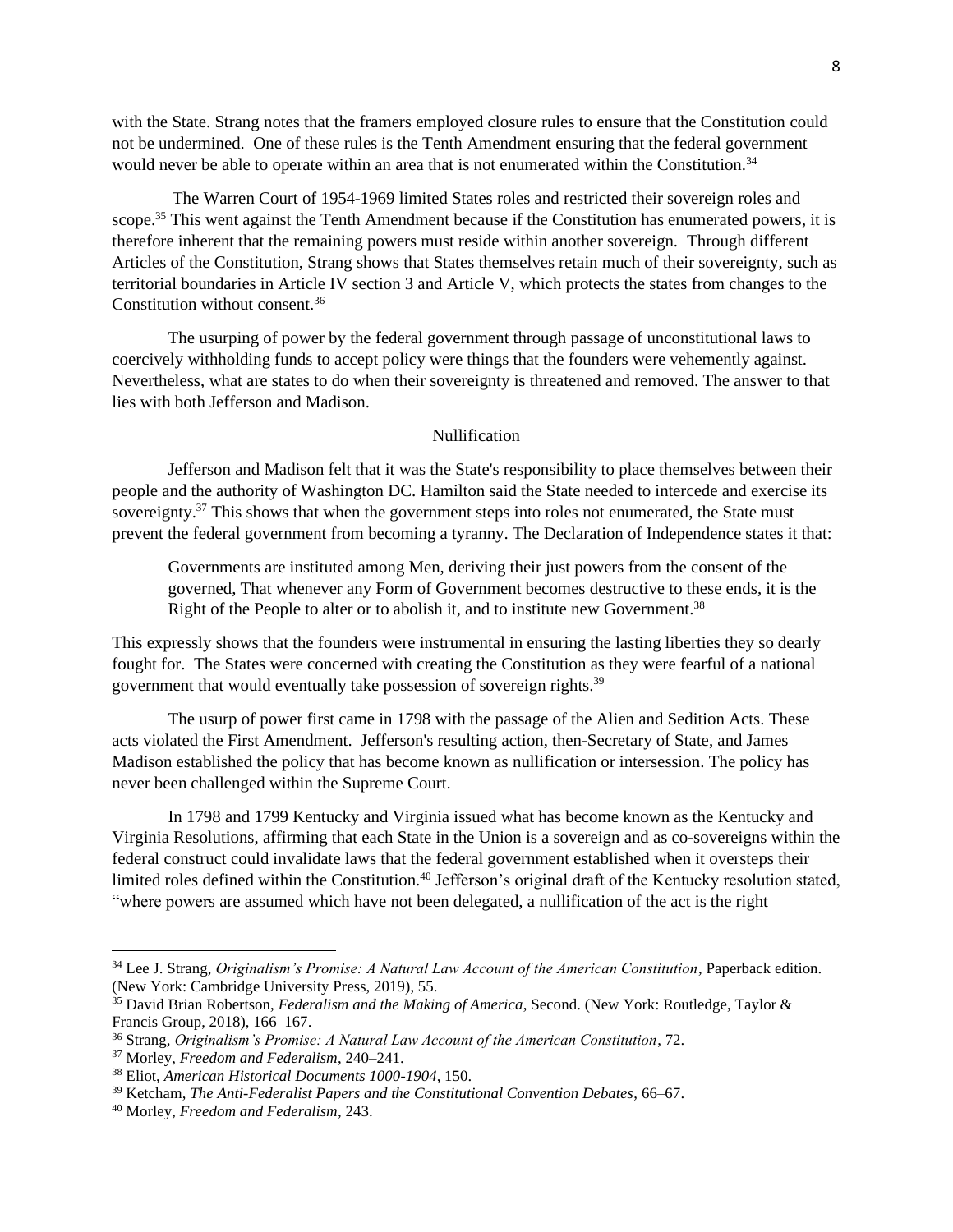remedy."<sup>41</sup> In the final resolution of 1799, Jefferson was quoted saying, "That the several States who formed that instrument [the Constitution] being sovereign and independent, have the unquestionable right to judge of the infraction; and, that a nullification of those sovereignties, of all unauthorized acts done under color of that instrument is the rightful remedy."<sup>42</sup> This policy has two different names. Jefferson's first called it nullification, but Madison utilized the words intercession in his draft of the Virginia Resolution.

As mentioned, the policy has never been tested in the Supreme Court. It has, however, been utilized as justification by states to challenge federal law. The recent successful account is that of the state initiatives for legalization of medical marijuana and CBD. Additionally, it was utilized by Wisconsin during the period of abolition to nullify the Fugitive Slave Act.<sup>43</sup> Another use was in 2011 when Idaho passed HB 117, which declared the Affordable Care Act void within the State of Idaho. This invoked their sovereign power as a state of powers that were not enumerated to the federal government.<sup>44</sup>

During the Jackson Administration, the talk of the republic overstepping its authority was raised due to what was perceived as unjust taxation on the South. If left unchecked, Senator Calhoun stated that government can be "the most tyrannical and oppressive."<sup>45</sup> He referred to a government like the United States currently has in Washington, where the party system has taken control of the government. The result of Calhoun's resignation as Jackson's Vice President was the issuance of the "South Carolina Exposition and Protest" putting forth nullification to what was perceived as an illegal tariff by the Jackson Administration.<sup>46</sup> This also happened under the Franklin D. Roosevelt (FDR) administration leaving no checks and balances within the federal government from 1933 through 1938. The people then felt that the New Deal measures were temporary to help the states get back on their feet and did not mean they would become permanent. In 1938, they caused the government to become split, with the executive and legislative being under diverse party leadership to try and help curb this.<sup>47</sup> While the states did not exercise nullification of any of the new social programs that the FDR administration implemented, it slowed the progress from complete federal dominance.

### Secession

Another policy that the states have available to them is that of secession. This policy has the connotations of slavery, human rights abuse, and racism. However, secession as a policy was discussed by the founders and enshrined in the Declaration of Independence. In this document, Jefferson wrote that "when it becomes necessary for one people to dissolve the political bands that have connected them to another…" In this document, we see that the founders believed it was a right and duty if the government abused its power the abuses have been documented. The problem is that many secession movements believe that it is the only way and each believing they hold the moral high ground. However, as noted in

<sup>41</sup> Ilaria Di Gioia, "When Liberty Subverts Federalism: Is Nullification of Federal Law Legitimate," *Edinburgh Student Law Review* 2, no. 4 (2015 2013): 156.

<sup>42</sup> Alfred H. Kelly, Winfred A. Harbison, and Herman Belz, *The American Constitution: Its Origins and Development*, 7th ed., vol. I (New York: W. W. Norton & Co., 1991), 134–135; Louis Fisher and Katy J. Harriger, *American Constitutional Law: Constitutional Structures Separated Powers and Federalism*, 11th edition., vol. 1 (Durham, North Carolina: Carolina Academic Press, 2016), 316–317.

<sup>43</sup> Taylor, "Know Your States' Rights," 44.

<sup>44</sup> James H. Read and Neal Allen, "Living, Dead, and Undead: Nullification Past and Present," *American Political Thought* 1, no. 2 (September 2012): 263–264.

<sup>45</sup> Morley, *Freedom and Federalism*, 73.

<sup>46</sup> Larry Schweikart and Michael Allen, *A PAtriot's History of the United States: From Columbus's Great Discovery to the War on Terror* (New York: Penguin Group, 2007), 210–211.

<sup>47</sup> Ibid., 574.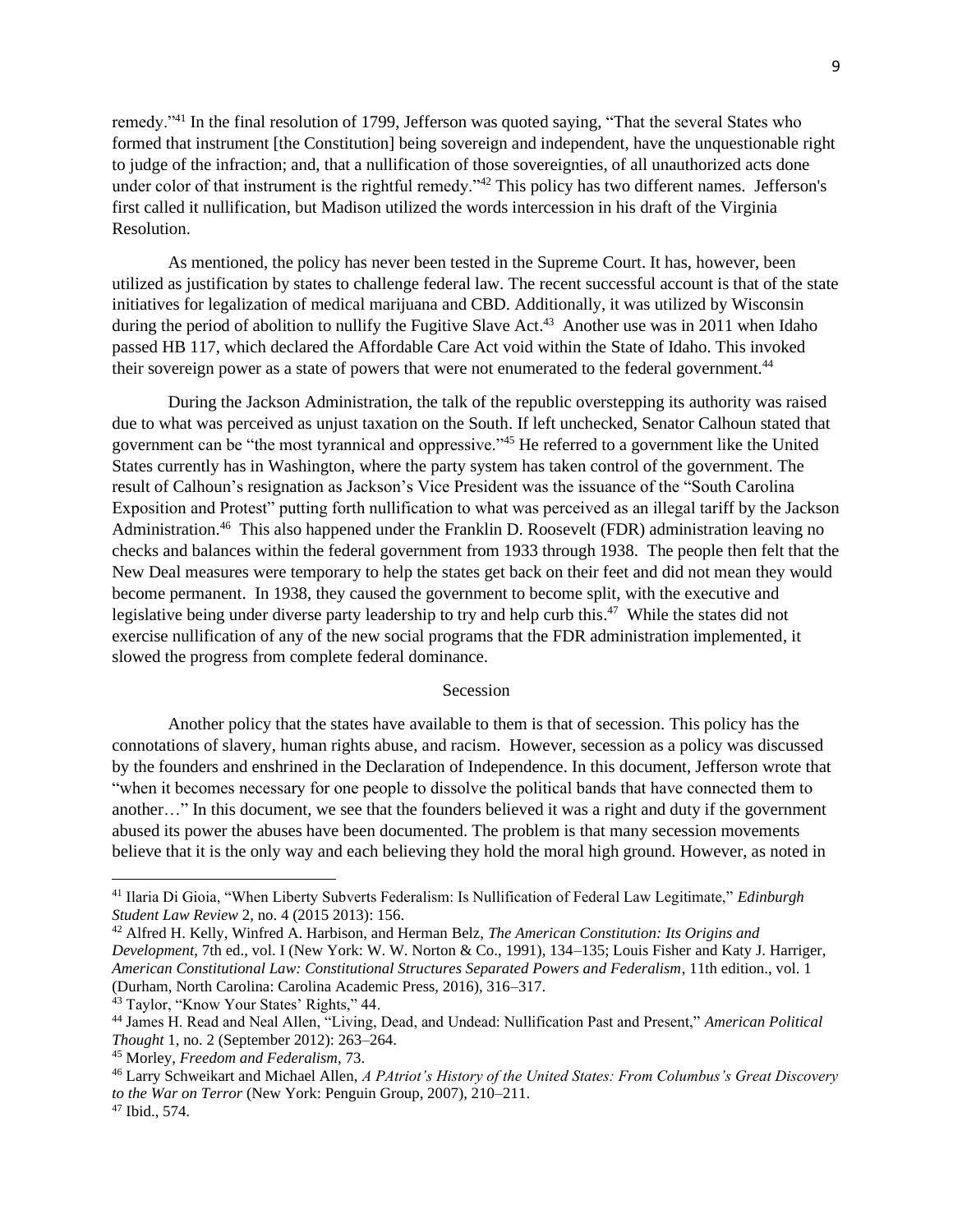the Declaration of Independence you must show a series of abuses of power. The case could be made that the federal government has abused the Tenth Amendment through enacting unconstitutional laws and taking sovereignty away from the State, but one must prove the actions. Morley uses the example of Federal Aid to Education as an unconstitutional act because it usurps local governments' responsibility.<sup>48</sup>

Secession has consistently been within the thread of the United States. One of the oldest examples is that of the Green Mountain Republic, also known as Vermont. In 1777 Vermont seceded from New York and New Hampshire. Ultimately, they joined the Union in 1797.<sup>49</sup> Madison argued that each State's sovereign right to "interpose" and retain their sovereign liberties and rights.<sup>50</sup> Throughout the years leading up to the Civil War, secession was considered a valid use of state sovereignty. Connecticut and Massachusetts in 1808, South Carolina in 1832, Vermont in 1840, Massachusetts and Vermont in 1843 and 1850, Massachusetts declaring the Mexican War unconstitutional in 1846, and Wisconsin in 1859 was the significant examples of states that threatened secession before the Civil War.<sup>51</sup> Kelly, Harbison, and Belz discuss the argument for secession rests on the Constitution being a compact amongst sovereigns, that the Constitutional Convention rejected the idea of state coercion, and that the people could resume their rights at any time. 52

In the post-Civil War Era, the United States has seen its share of secession. While it is not widely recognized today, there are four successful attempts at territory seceding from the United States. These were the Philippines in 1946, Micronesia and the Marshall Islands in 1986, and Palau in 1994.<sup>53</sup> This goes to show that secession is possible to happen in a peaceful manner. Nevertheless, it is essential to note that all four of these secession movements occurred separately from the continental United States.

Within the United States, much of the citizenry sees secession as a last resort at retaining their sovereignty. Vermont is the longest recorded case in that they have continuously sought secession off and on for over two hundred years, yet the irony is they did not support the south secession movement on moral grounds during the Civil War. Outside of Vermont, much of the secession movements cite that their state governments are not representing them. Southwest

<sup>48</sup> Morley, *Freedom and Federalism*, 25.

<sup>49</sup> Robert C. Black, "Book Review: If at First You Don't Secede, Try, Try Again," *New England Law Review* 39, no. 4 (2005 2004): 839–870; Charles T Morrissey, "Book Review: The Reluctant Republic: Vermont 1724-1791 by Frederic F. Van de Water," *The New England Quarterly* 48, no. 2 (June 1975): 313–314; Jesse McIntyre III, "A FEW LAWLESS VAGABONDS: Ethan Allen, the Republic of Vermont, and the American Revolution," *Military Review* 95, no. 3 (June 5, 2015): 107–107.

<sup>50</sup> Fisher and Harriger, *American Constitutional Law: Constitutional Structures Separated Powers and Federalism*, 1:316.

<sup>51</sup> Donald W. Livingston, "The Very Idea of Secession," *Society* 35, no. 5 (August 1998): 38–48.

<sup>52</sup> Kelly, Harbison, and Belz, *361; A155*, I:281–282.

<sup>53</sup> Ryan Griffiths, "Secession and the Invisible Hand of the International System," *Review of International Studies* 40, no. 3 (July 2014): 559–581.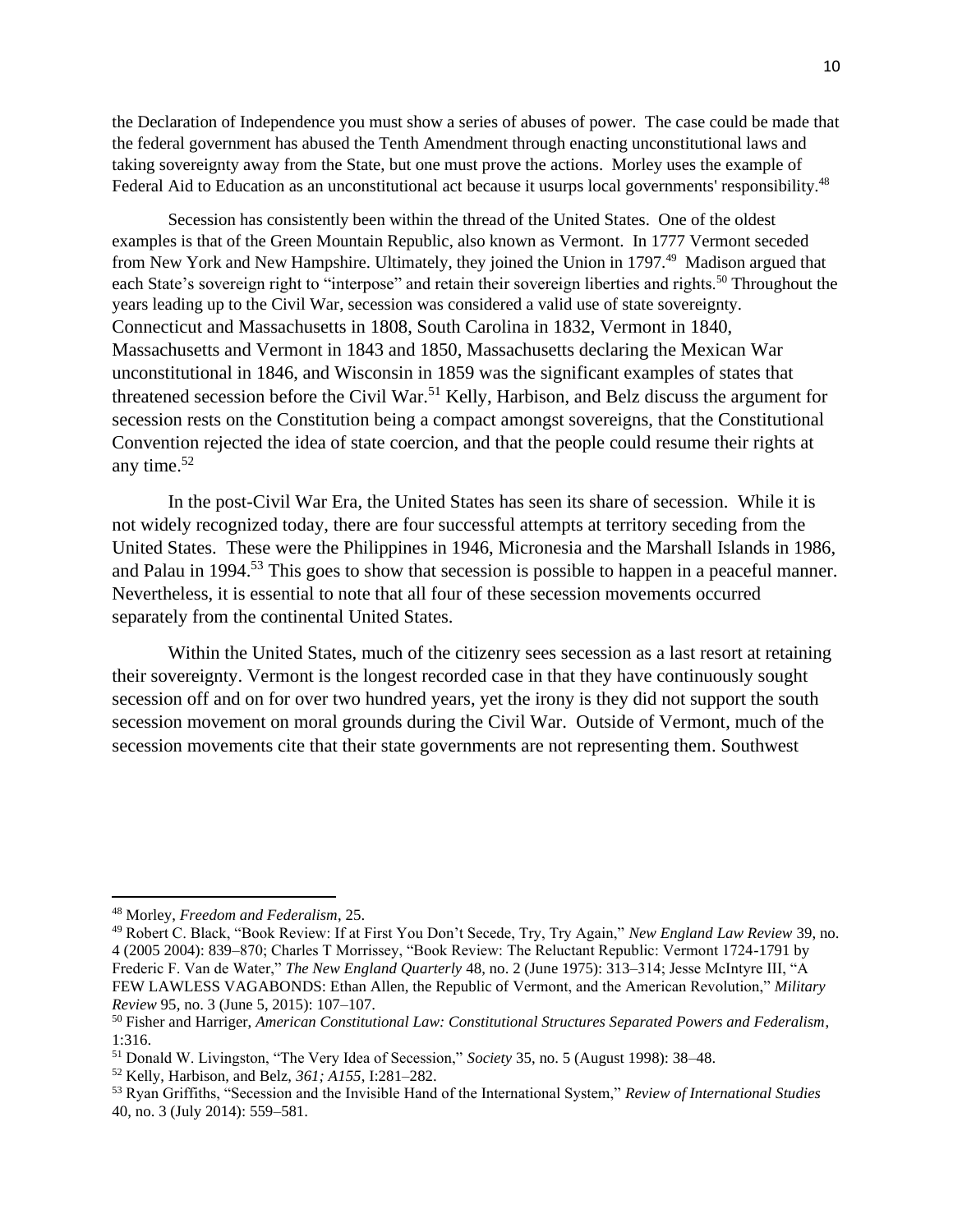Kansas movement,<sup>54</sup> South Illinois movement,<sup>55</sup> State of Jefferson,<sup>56</sup> and Texas<sup>57</sup> have all cited the loss of sovereignty and a train of abuses as reasons for wanting to secede. Outside of Vermont and Texas, many secession movements seek to form a new state within the Union due to current state failures.

The critical aspect of secession is that it is vital for there must be a continual train of unresolved abuses. Sunstein mentions that there must be an infringement on civil liberties, economic self-interest and exploitation, injustice, and self-determination.<sup>58</sup> Only then can secession be allowed. Jefferson even said that "If any state in the Union will declare that it prefers separation…to continuance in the Union, I have no hesitation in saying, 'let them separate.'"<sup>59</sup> This is vital when looking at secession as a policy. Additionally, in *Federalist 31, 39, and 51,* Hamilton and Madison concur that the states are invested with complete sovereignty.<sup>60</sup>

### **Current Events**

As we have seen the founders' vision in conjunction with a dual sovereign government sharing equal powers, it is the State's responsibility to interpose and nullify unconstitutional laws that are being imposed against the Tenth amendment. For the last eighteen months, a global pandemic and heated presidential election have exposed cracks within our republic. This has become a cause of concern within the citizenry and requires the states to intercede and exercise their own sovereignty. We have seen

<sup>54</sup> Peter J McCormick, "The 1992 Secession Movement in Southwest Kansas," *Great Plains Quarterly* 15, no. 4 (Fall 1995): 247–258.

<sup>55</sup> Edward McClell, "If Downstate Illinois Seceded," *Chicago Magazine*, last modified October 15, 2020, accessed December 9, 2020, http://www.chicagomag.com/city-life/October-2020/Illinois-Secession/.

<sup>56</sup> Sarah Goodyear, "Meet the Gun-Totin' Rebels Who Want to Split from California | NY Daily News," last modified February 9, 2016, accessed December 12, 2020, http://interactive.nydailynews.com/2016/02/state-ofjefferson-secessionists-california-gun-totin-rebels/; "California County Votes for Secession from State, Cites Overregulation," Text.Article, *Associated Press* (Fox News, March 25, 2015), last modified March 25, 2015, accessed December 9, 2020, https://www.foxnews.com/politics/california-county-votes-for-secession-from-statecites-overregulation; "Another Northern California County Votes to Secede from State," Text.Article, *Associated Press* (Fox News, March 25, 2015), last modified March 25, 2015, accessed December 9, 2020, https://www.foxnews.com/politics/another-northern-california-county-votes-to-secede-from-state; Reid Wilson,

<sup>&</sup>quot;California Secession Supporters File New Initiative," Text, *TheHill*, last modified 15 February, accessed December 9, 2020, https://thehill.com/homenews/state-watch/374092-california-secession-supporters-file-new-initiative; Jared J Thomas, "The Dimensions of Secession in California." (n.d.): 36.

<sup>57</sup> Alex Briseno, "Should Texas Be Its Own Nation Again? Secession Talk Returns with Proposed Texas Independence Referendum Act," *Dallas News*, last modified December 8, 2020, accessed December 9, 2020, https://www.dallasnews.com/news/politics/2020/12/08/secession-conversation-returns-with-texas-independencereferendum-act/; Walter L. Buenger, "Secession Revisited: The Texas Experience," *Civil War History* 30, no. 4 (1984): 293–305; Walter L. Buenger, *Secession and the Union in Texas* (University of Texas Press, 2012); Kyle Biedermann, "Texas Independence Referendum Act 87th," n.d.; Libby Emmons, "BREAKING: Texas GOP Hints at Secession in Blistering Statement Following Supreme Court Rejection," *The Post Millennial*, last modified December 11, 2020, accessed December 11, 2020, https://thepostmillennial.com/breaking-texas-gop-hints-atsecession-in-statement-following-supreme-court-rejection; Mary Claire Patton, "Can Texas Secede from the US?," *KSAT*, last modified November 5, 2020, accessed December 9, 2020,

https://www.ksat.com/news/local/2020/11/05/can-texas-secede-from-the-us/.

<sup>58</sup> Cass R. Sunstein, "Constitutionalism and Secession," *The University of Chicago Law Review* 58, no. 2 (1991): 633–670.

<sup>59</sup> Livingston, "The Very Idea of Secession," 41.

<sup>60</sup> Hamilton, Madison, and Jay, *The Federalist Papers*, 192, 240–241, 320–321.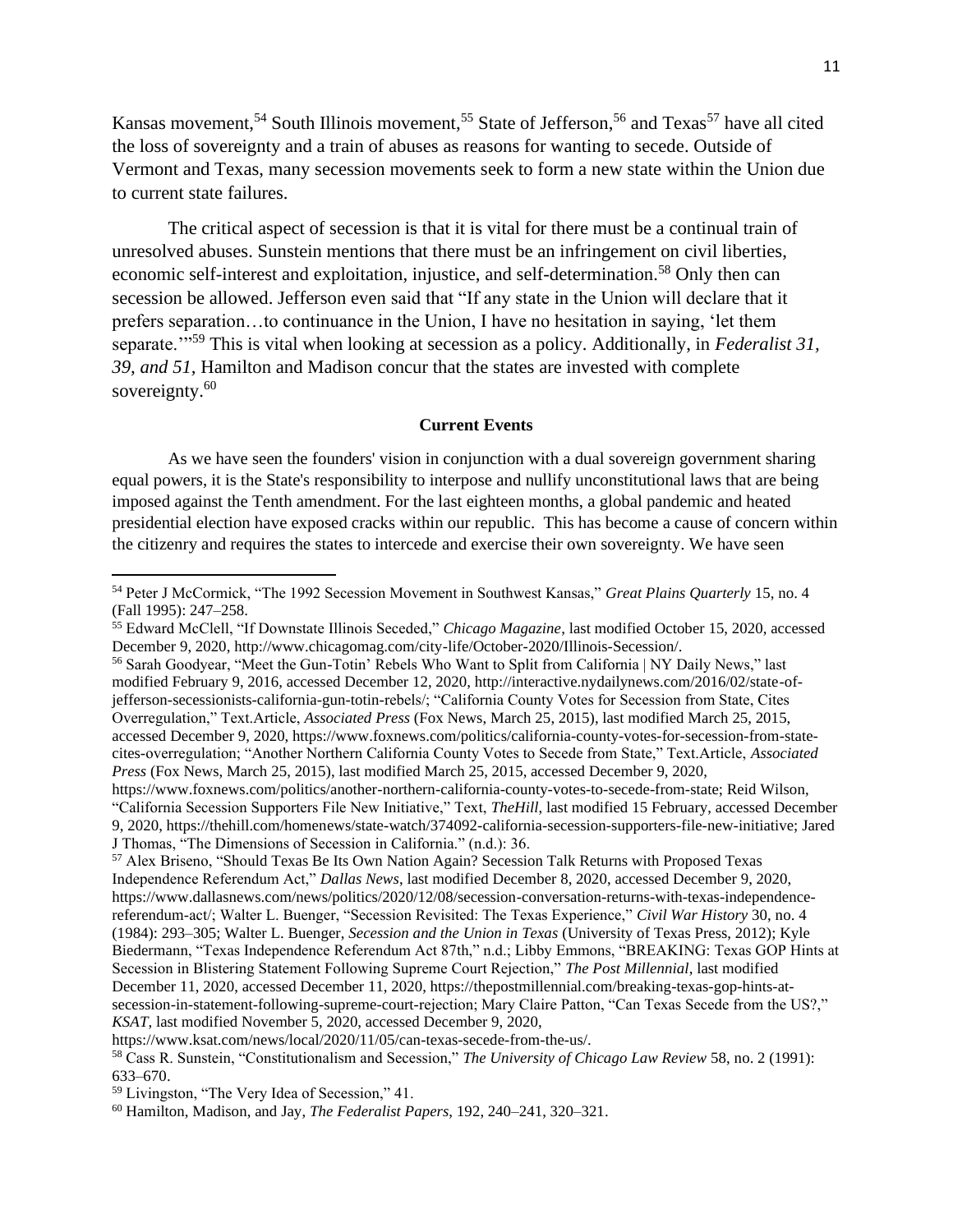numerous examples of the federal government's encroachments into the citizenry's liberties and the populace rising against the government.

Americans have seen their liberties stripped over the last twelve months sanctions, stay-at-home orders, and mask mandates have become the norm. Additionally, governments tell what businesses are allowed to be opened or closed and how many people may attend religious services, and where they can practice.<sup>61</sup> This has caused many to rise up when other conditions are introduced. This would be enough in itself to cause troubles within countries, but the populace had started to lose faith in how elections are conducted at the same time. In 2019 a study at the Pew Research Center discovered that American's trust in government and each other was deteriorating, with both political parties believing that over seventy percent of those surveyed believe distrust in government was growing.<sup>62</sup> Another study in 2020 found that the number of distrust in the elections rose from  $54\%$  in 2018 to 60% just before the 2020 election.<sup>63</sup> Then eight days after the presidential inauguration Governor Noem was still unsure if the election was conducted fairly at the federal level.<sup>64</sup>

Another area of federal encroachment is upon the Second Amendment. The new Biden Administration has announced that they will act to reduce gun violence and enable "common sense" gun laws. Many of these gun laws include H.R. 30, H.R. 167, and H.R. 127 in which it would require a license for ammunition possession, registration of firearms, prohibition on certain types of ammunition, and many other requirements on the Second Amendment.<sup>65</sup> Then, on the Parkland Florida school shooting anniversary, Biden called to end immunity for gun manufacturers to be sued when a shooting occurs. Additionally, he called for restrictions on the amount of ammunition a person could carry.<sup>66</sup> To counter this, there have already been a call for Second Amendment sanctuaries.<sup>67</sup>

The most significant event that has taken place over the last year is that of the increase in civil disobedience. Minneapolis started with the horrible death that sparked the Black Lives Matter Movement and ANTIFA protests and subsequent riots, which caused property damage and additional loss of life. Many of these rioters were released without bail or the bail was paid for by organizations that were setup by many politicians.<sup>68</sup> This continued from early May 2020 to the present-day, wherein Portland rioters

<sup>61</sup> Micah W. Kubic, "Civil Liberty Concerns Amid the COVID-19 Pandemic," *ACLU of Florida*, last modified March 27, 2020, accessed March 29, 2020, https://www.aclufl.org/en/news/civil-liberty-concerns-amid-covid-19 pandemic; Donald F. Kettl, "States Divided: The Implications of American Federalism for COVID-19," *Public Administration Review* 80, no. 4 (2020): 595–602.

 $62$  Rainie and Perrin, "Key Findings about Americans' Declining Trust in Government and Each Other."

<sup>63</sup> Goldberg, "U.S. Losing Faith in Fairness of Election Process."

<sup>64</sup> Stephen Groves, "Noem Refuses to Say Whether Biden Victory Was Free and Fair," *SFGATE*, last modified January 28, 2021, accessed February 11, 2021, https://www.sfgate.com/news/article/Noem-refuses-to-say-whether-Biden-victory-was-15906180.php.

<sup>&</sup>lt;sup>65</sup> Masooma Haq, "White House Reassures Gun Control Groups It Will Fulfill 'Ambitious' Gun Control Agenda," *Www.Theepochtimes.Com*, last modified February 12, 2021, accessed February 12, 2021,

https://www.theepochtimes.com/white-house-reassures-gun-control-groups-it-will-fulfill-ambitious-gun-controlagenda\_3695005.html.

<sup>66</sup> Zachary Stieber, "Biden Calls on Congress to Restrict Gun Ownership," *Www.Theepochtimes.Com*, last modified February 14, 2021, accessed February 14, 2021, https://www.theepochtimes.com/biden-calls-on-congress-to-restrictgun-ownership\_3696206.html.

<sup>67</sup> Shawn E. Fields, "Second Amendment Sanctuaries," *Northwestern University Law Review* 115, no. 2 (September 2020): 437–501.

<sup>68</sup> Hannah Bleau, "Antifa Mugshots: Several Portland Rioters Released Without Bail," *Breitbart*, last modified September 8, 2020, accessed February 15, 2021, https://www.breitbart.com/politics/2020/09/08/antifa-mugshotsseveral-portland-rioters-released-without-bail/; Tyler O'Neil, "DHS Dispels Three Myths About the Riots in Portland," last modified August 8, 2020, accessed February 15, 2021, https://pjmedia.com/news-and-politics/tyler-o-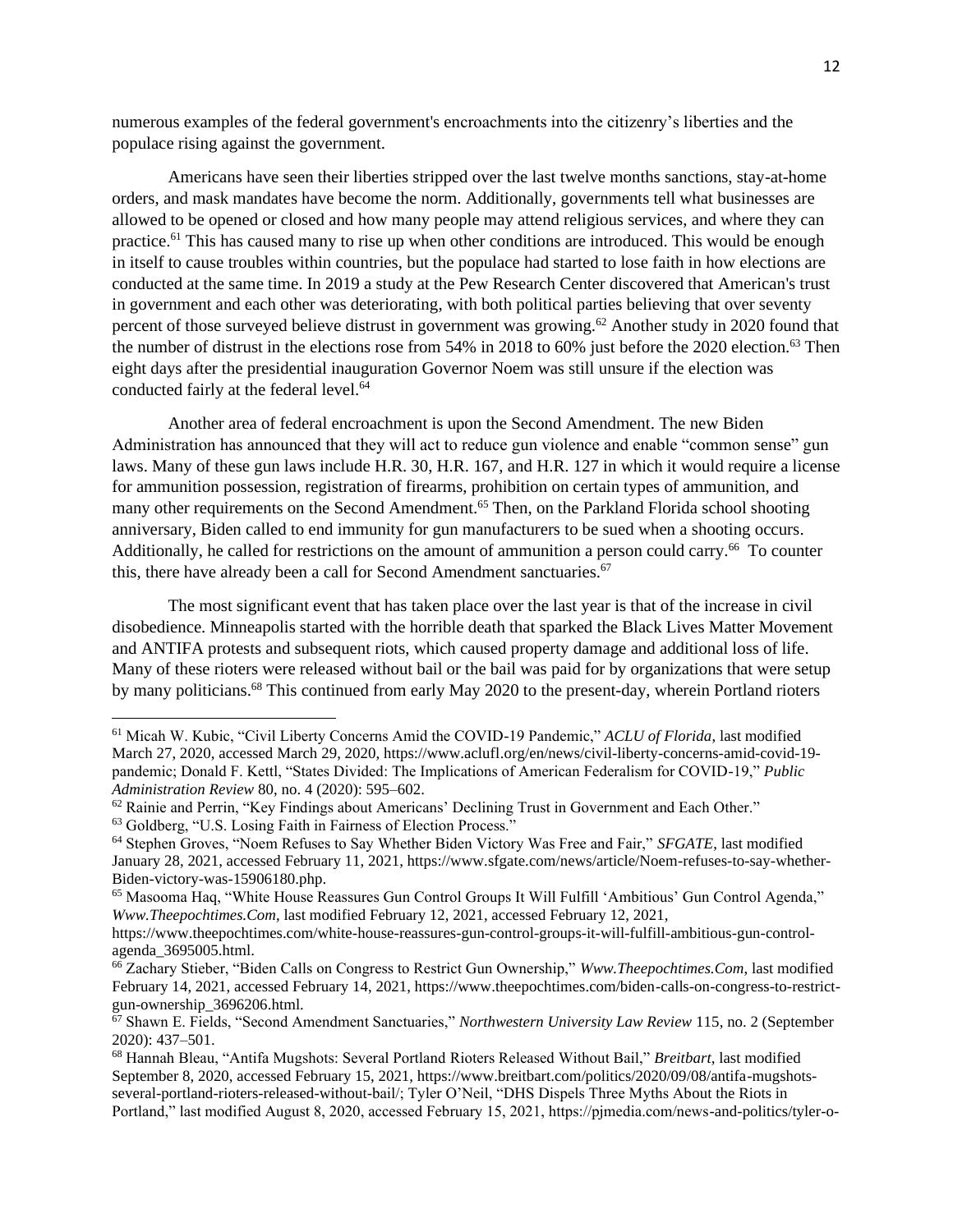are now trying to break down police doors in broad daylight and have caused over \$2.3 million in damages.<sup>69</sup> However, violence is not only found on one side of the political spectrum. On 6 January, while Congress was fulfilling its constitutional duties, rioters broke into the capitol building, causing property damage and loss of life for their beliefs.<sup>70</sup>

These riots have called for a reduction in the First Amendment. People have been removed from the public sphere. Even the sitting President was banned from all social media, and the press coverage was cut short if discussion of election violations were mentioned.<sup>71</sup> This has even led to the call to remove one political party from their duly elected positions over their views and to express their constitutional authority.<sup>72</sup>

The last item in the recent events is the expansion and issuance of over 52 decrees stating what will be done and what the states must do. In the first nineteen days, President Biden Ordered travel bans, mandated the wearing of masks, allowed illegal aliens to be counted in the census and not be deported, imposed environmental regulations that froze public lands in states, raised the federal minimum wage, dictated what speech was allowed and what was not in relation to a virus, committed to a 75 percent reduction in greenhouse gasses by 2025 and net-zero by 2035.<sup>73</sup> These actions and orders were executive fiats to the states dictating what they are allowed to do. He by-passed Congress on issues that were expressly Congress' to act upon and issues that fall within the Tenth Amendment he chooses to act unilaterally.

Since these actions, several states have acted upon these abuses of authority. State legislatures have voted to block all unconstitutional policies that the Biden Administration is implementing.<sup>74</sup> Other

neil/2020/08/08/dhs-exposes-the-horrible-truth-about-violent-antifa-riots-in-portland-n766311; Evita Duffy, "Black Lives Matter And Antifa Assault Trump Supporters After DC March," last modified November 15, 2020, accessed February 15, 2021, https://thefederalist.com/2020/11/15/black-lives-matter-and-antifa-assault-trump-supportersafter-dc-march/; Katie Pavlich, "New Study Shows Hundreds of BLM 'Protests' Turned Violent," *Townhall*, accessed February 15, 2021, https://townhall.com/tipsheet/katiepavlich/2020/09/08/new-study-shows-majority-ofblm-protests-turned-violent-n2575801; John Nolte, "Nolte: BLM Riots Are Most Costly Manmade Damage to U.S. Property Ever," *Breitbart*, last modified September 16, 2020, accessed February 15, 2021,

https://www.breitbart.com/politics/2020/09/16/nolte-blm-riots-are-officially-the-most-costly-manmade-damage-toamerican-property-in-history/.

<sup>69</sup> Michael Ruiz, "Portland Riots Caused at Least \$2.3M in Damage to Federal Buildings in City, State's US Attorney Says | Fox News," last modified ruary 2021, accessed February 15, 2021,

https://www.foxnews.com/us/portland-riots-at-least-2-3m-in-damage-federal-buildings; Carlos Garcia, "Rioters Tried to Break down the Door to a Police Association in Portland in Broad Daylight," *TheBlaze*, last modified February 12, 2021, accessed February 15, 2021, https://www.theblaze.com/news/portland-police-association-riotvandalism.

<sup>&</sup>lt;sup>70</sup> Tan, Shin, and Rindler, "How One of America's Ugliest Days Unraveled inside and Outside the Capitol"; Wamsley, "What We Know So Far"; Restuccia and Mann, "Jan. 6, 2021."

<sup>71</sup> Andrew Blake, "Pascrell to Pelosi: Don't Seat Republicans Who Supported Texas Lawsuit to Overturn Election," *The Washington Times*, last modified December 12, 2020, accessed December 13, 2020,

https://www.washingtontimes.com/news/2020/dec/12/rep-bill-pascrell-asks-house-leaders-not-seat-repu/; Emily Tannenbaum, "Every Social Media Platform Donald Trump Is Banned From Using (So Far)," last modified January 10, 2021, accessed February 15, 2021, https://www.msn.com/en-us/news/politics/every-social-media-platformdonald-trump-is-banned-from-using-so-far/ar-BB1cC52J.

<sup>72</sup> Phil Shiver, "Liberal Journalist Delivers Scathing Rebuke of the Left's New Politics of 'Social Control,'" *TheBlaze*, last modified February 9, 2021, accessed February 10, 2021, https://www.theblaze.com/news/liberaljournalist-exposes-left-social-control.

<sup>73</sup> Pollak, "Fundamental Change."

<sup>74</sup> Daniel Horowitz, "North Dakota House Votes to Block All Existing and Future Unconstitutional Federal Policies," *TheBlaze*, last modified February 12, 2021, accessed February 12, 2021, https://www.theblaze.com/op-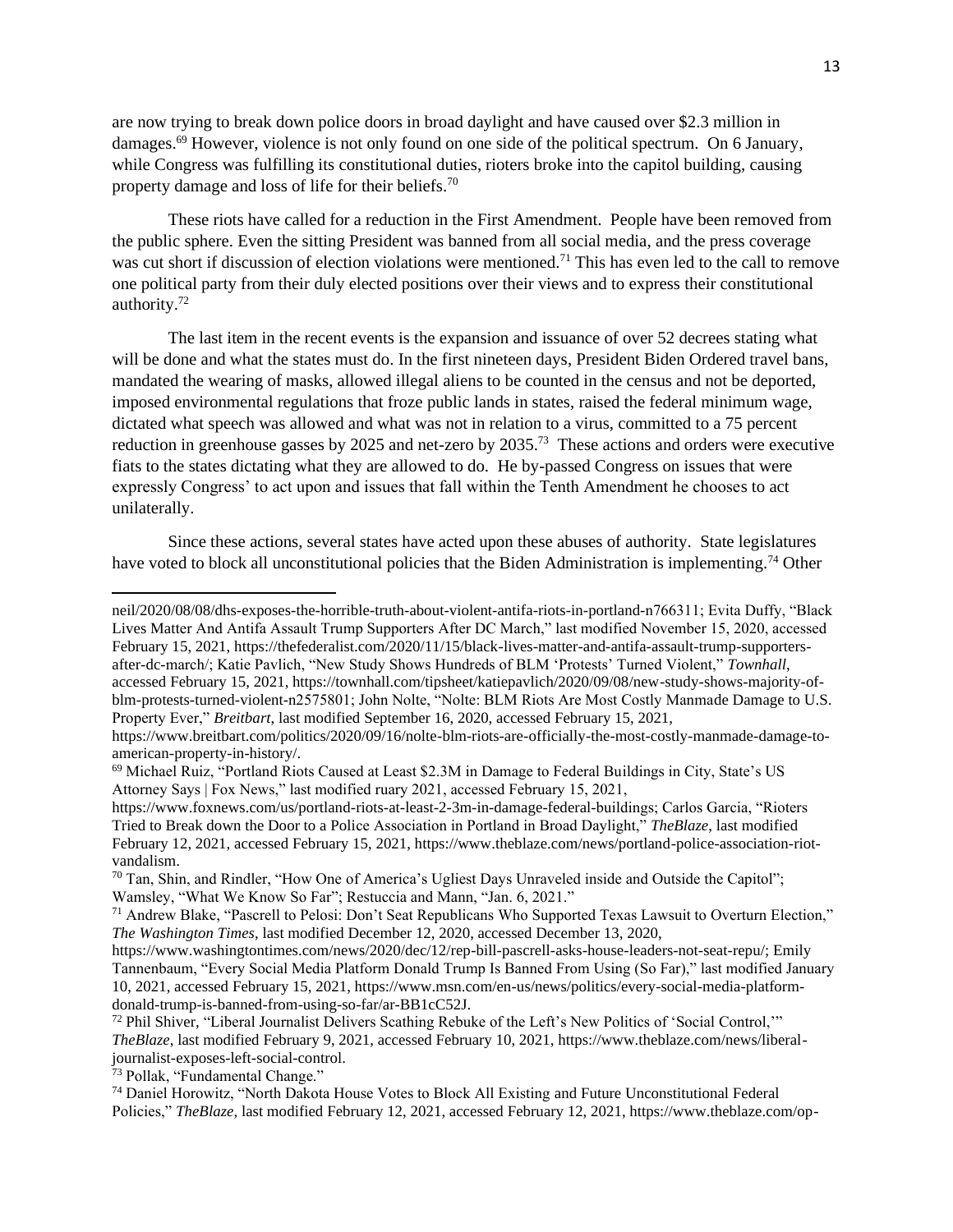states have filed for secession, such as Texas.<sup>75</sup> However, what solutions are available to the states when the government oversteps its authority.

#### **Solutions**

The immediate solution is for the United States to return to the original intent of the Constitution. This process will be challenging to achieve due to the coercive federalism that is permeating society. First, there needs to a return to personal accountability for their actions and life. For the States to return to the founders' dual federalism, we must look to the three-step process that Barton provides. He lists the three steps as identify wrong information and eliminate it, obtain and safeguard correct and original information, and finally act on proper information <sup>76</sup>

One of the things that benefit the states was creating the "equal sovereignty principle" under Justice Roberts, which states that Congress cannot treat one State differently as they are both equal sovereigns. Treachout states that this concept has weak or no historical standing, according to Hasen and McConnell. Nevertheless, as we have seen in the above research, there is soundproof within the constitutional debates that show the states are equal sovereigns and the federal government.<sup>77</sup> Lee shows Treachout's sourcing is wrong by utilizing Madison's own words of *Federalist 51* that says "in the compound republic of America, the power surrendered by the people is first divided between two distinct governments…"<sup>78</sup> Additionally, the Bill of Rights was argued that they were not needed as the Constitution delegated enumerated powers to a national government. Madison even referenced this in *Federalist 45*. Nevertheless, as we have seen in 2021, even fundamental issues such as free speech is under attack from government officials and companies. Use of the Tenth Amendment that states.

The powers not delegated to the United States by the Constitution, nor prohibited by it to the states, are reserved to the states respectively, or to the people.<sup>79</sup>

This means that State legislatures need to take back and guard their sovereignty in the legislation they introduce and enact. Each State is required to have a republican form of government with a valid constitution. This allows each State's people to operate differently from other states based upon their own views of individual sovereignty.

The next thing that needs to be done is for the citizenry to hold their elected officials accountable. In order to do this, they need to look to Senator Michael Lee from Utah. Senator Lee stated that when he was running for office, one could not vote for legislation if it could not be reconciled within the Constitution or the Constitutional debates.<sup>80</sup>

ed/horowitz-north-dakota-house-votes-to-block-all-existing-and-future-unconstitutional-federal-policies; Phil Shiver, "South Dakota Republican Introduces Bill to Reject Biden's Executive Orders," *TheBlaze*, last modified February 9, 2021, accessed February 9, 2021, https://www.theblaze.com/news/south-dakota-bill-reject-bidenexecutive-orders.

<sup>75</sup> Biedermann, "Texas Independence Referendum Act 87th."

<sup>76</sup> David Barton, *Original Intent: The Courts, the Constitution, & Religion*, 5th edition. (Aledo, TX: WallBuilder Press, 2011), 337–356.

<sup>77</sup> Zephyr Teachout, "NEOLIBERAL POLITICAL LAW" (2021): 218.

<sup>78</sup> Leonard Michael Lee, "What Happened to the Tenth Amendment?" (M.A., Mississippi State University, 2001), 17, accessed January 7, 2021, http://search.proquest.com/docview/250668313/abstract/E7BDF3F884B646E0PQ/1; Hamilton, Madison, and Jay, *The Federalist Papers*, 320.

<sup>79</sup> Lee, "What Happened to the Tenth Amendment?"; Eliot, *American Historical Documents 1000-1904*, 195.

<sup>80</sup> Joel Alicea, "Stare Decisis in an Originalist Congress," *Harvard Journal of Law & Public Policy* 35, no. 2 (Spring 2012): 799.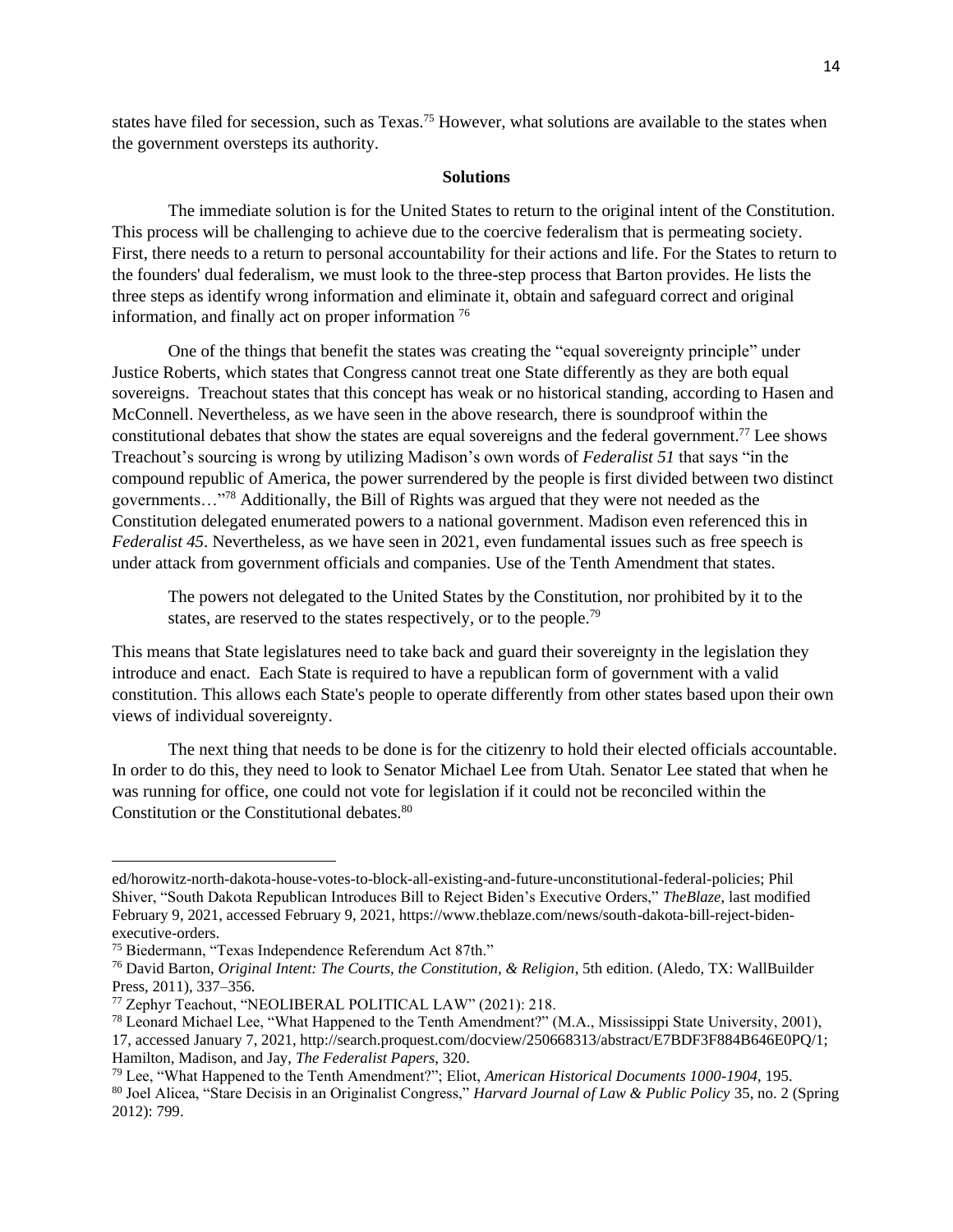Finally, the Rule of Law and common sense need to be returned to the government. George Washington turned down being king of the United States not once but twice. The belief in the United States as a republic of dual federalism was paramount. In federalist 40, Madison said, "…precious right of the people to 'abolish or alter their governments as to them shall seem most likely to effect their safety and happiness..."<sup>81</sup> Washington told us in his farewell address the following:

*Of all the dispositions and habits which lead to political prosperity, religion and morality are indispensable supports. In vain would that man claim the tribute of patriotism, who should labor to subvert these great pillars of human happiness, these firmest props of the duties of men and citizens. The mere politician, equally with the pious man, ought to respect and to cherish them. A volume could not trace all their connections with private and public felicity. Let it simply be asked: Where is the security for property, for reputation, for life, if the sense of religious obligation desert the oaths which are the instruments of investigation in courts of justice? And let us with caution indulge the supposition that morality can be maintained without religion. Whatever may be conceded to the influence of refined education on minds of peculiar structure, reason and experience both forbid us to expect that national morality can prevail in exclusion of religious principle.* ~ Farewell Address

This sentiment was that without a moral and religious foundation, no government would guarantee Liberty to its people. Men create governments, but God instills the law upon their hearts according to Romans 2:15 and Jeremiah 31:33 NIV. No matter what action is taken, the states must remember that the people instilled the government granting enumerated powers to the federal level retaining the rest at the state and local levels. As stated in *Federalist 31,* "The State governments by their original constitutions are invested with complete sovereignty."<sup>82</sup>

<sup>81</sup> Hamilton, Madison, and Jay, *The Federalist Papers*, 249.

<sup>82</sup> Ibid., 192.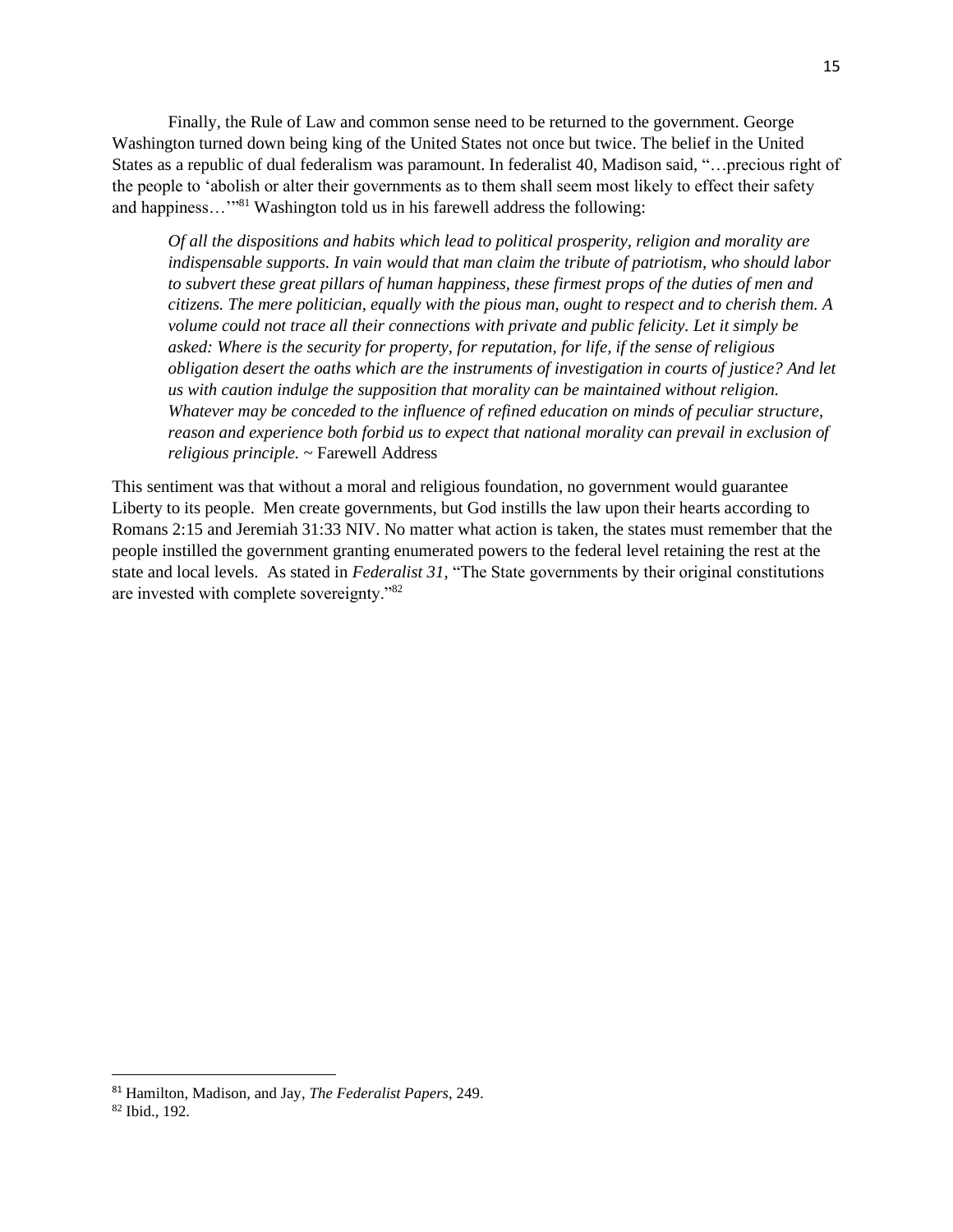### **Bibliography**

- Alicea, Joel. "Stare Decisis in an Originalist Congress." *Harvard Journal of Law & Public Policy* 35, no. 2 (Spring 2012): 797–819.
- Barton, David. *Original Intent: The Courts, the Constitution, & Religion*. 5th edition. Aledo, TX: WallBuilder Press, 2011.
- Biedermann, Kyle. "Texas Independence Referendum Act 87th," n.d.
- Black, Robert C. "Book Review: If at First You Don't Secede, Try, Try Again." *New England Law Review* 39, no. 4 (2005 2004): 839–870.
- Blake, Andrew. "Pascrell to Pelosi: Don't Seat Republicans Who Supported Texas Lawsuit to Overturn Election." *The Washington Times*. Last modified December 12, 2020. Accessed December 13, 2020. https://www.washingtontimes.com/news/2020/dec/12/rep-bill-pascrell-asks-house-leadersnot-seat-repu/.
- Bleau, Hannah. "Antifa Mugshots: Several Portland Rioters Released Without Bail." *Breitbart*. Last modified September 8, 2020. Accessed February 15, 2021. https://www.breitbart.com/politics/2020/09/08/antifa-mugshots-several-portland-rioters-releasedwithout-bail/.
- Briseno, Alex. "Should Texas Be Its Own Nation Again? Secession Talk Returns with Proposed Texas Independence Referendum Act." *Dallas News*. Last modified December 8, 2020. Accessed December 9, 2020. https://www.dallasnews.com/news/politics/2020/12/08/secessionconversation-returns-with-texas-independence-referendum-act/.
- Buchanan, Allen. "Theories of Secession." *Philosophy & Public Affairs* 26, no. 1 (1997): 31–61.
- Buenger, Walter L. *Secession and the Union in Texas*. University of Texas Press, 2012.
- ———. "Secession Revisited: The Texas Experience." *Civil War History* 30, no. 4 (1984): 293–305.
- Di Gioia, Ilaria. "When Liberty Subverts Federalism: Is Nullification of Federal Law Legitimate." *Edinburgh Student Law Review* 2, no. 4 (2015 2013): 155–168.
- Duffy, Evita. "Black Lives Matter And Antifa Assault Trump Supporters After DC March." Last modified November 15, 2020. Accessed February 15, 2021. https://thefederalist.com/2020/11/15/black-lives-matter-and-antifa-assault-trump-supporters-afterdc-march/.
- Eidsmoe, John. *Christianity and the Constitution: The Faith of Our Founding Fathers*. 5th printing. Grand Rapids: Baker Book House, 1991.
- Eliot, Charles W., ed. *American Historical Documents 1000-1904*. Danbury, Connecticut: Grolier Enterprises, 1990.
- Emmons, Libby. "BREAKING: Texas GOP Hints at Secession in Blistering Statement Following Supreme Court Rejection." *The Post Millennial*. Last modified December 11, 2020. Accessed December 11, 2020. https://thepostmillennial.com/breaking-texas-gop-hints-at-secession-instatement-following-supreme-court-rejection.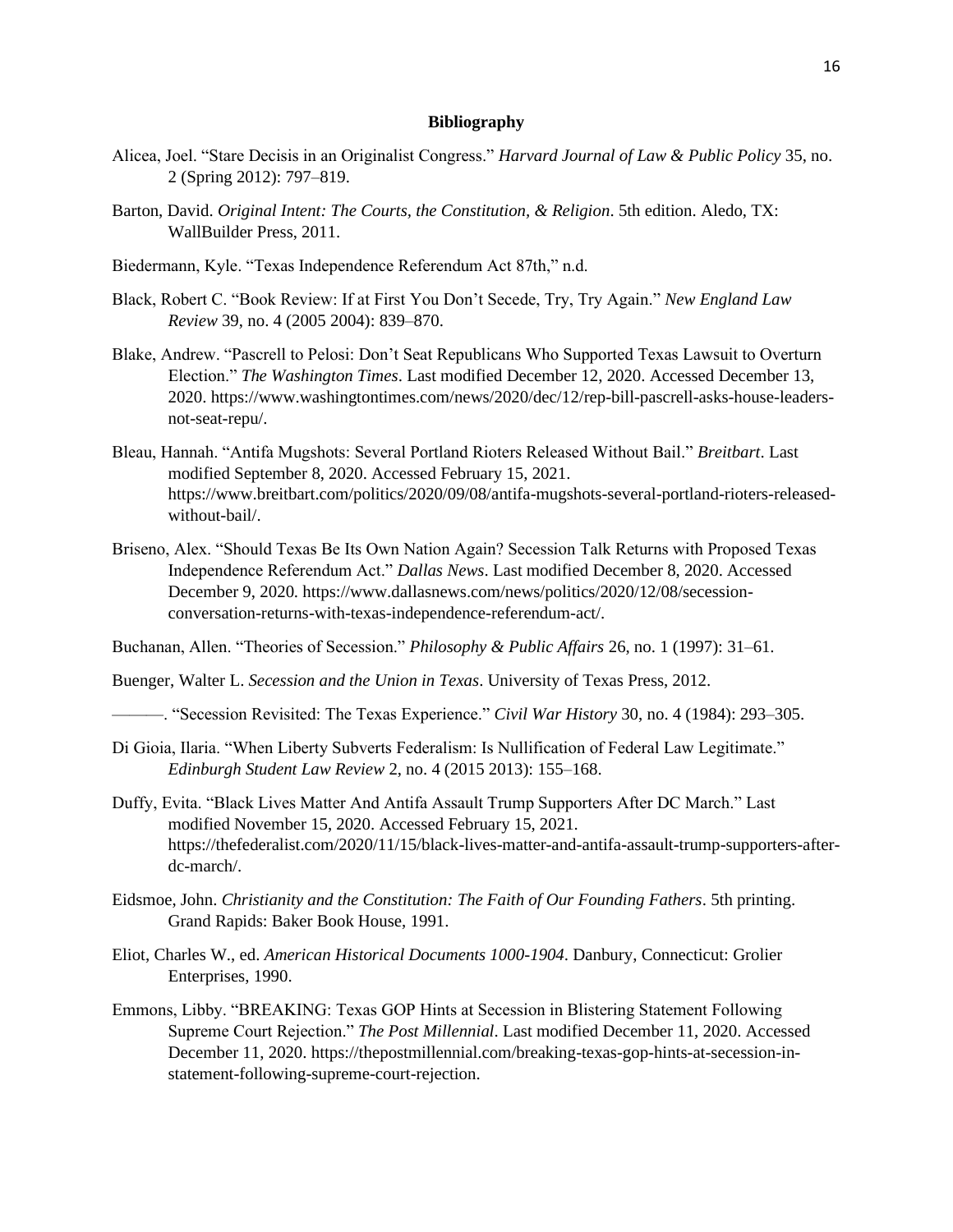- Fields, Shawn E. "Second Amendment Sanctuaries." *Northwestern University Law Review* 115, no. 2 (September 2020): 437–501.
- Fisher, Louis, and Katy J. Harriger. *American Constitutional Law: Constitutional Structures Separated Powers and Federalism*. 11th edition. Vol. 1. 2 vols. Durham, North Carolina: Carolina Academic Press, 2016.
- Galloway, Charles B. *Christianity and the American Commonwealth: The Influence in Making This Nation*. Powder Springs, Georgia: American Vision, 2005.
- Garcia, Carlos. "Rioters Tried to Break down the Door to a Police Association in Portland in Broad Daylight." *TheBlaze*. Last modified February 12, 2021. Accessed February 15, 2021. https://www.theblaze.com/news/portland-police-association-riot-vandalism.
- Goldberg, Nicholas. "U.S. Losing Faith in Fairness of Election Process." *MSN*. Last modified November 3, 2020. Accessed February 11, 2021. https://www.msn.com/en-us/news/opinion/us-losing-faithin-fairness-of-election-process/ar-BB1aEhf7.
- Goodyear, Sarah. "Meet the Gun-Totin' Rebels Who Want to Split from California | NY Daily News." Last modified February 9, 2016. Accessed December 12, 2020. http://interactive.nydailynews.com/2016/02/state-of-jefferson-secessionists-california-gun-totinrebels/.
- Griffiths, Ryan. "Secession and the Invisible Hand of the International System." *Review of International Studies* 40, no. 3 (July 2014): 559–581.
- Groves, Stephen. "Noem Refuses to Say Whether Biden Victory Was Free and Fair." *SFGATE*. Last modified January 28, 2021. Accessed February 11, 2021. https://www.sfgate.com/news/article/Noem-refuses-to-say-whether-Biden-victory-was-15906180.php.
- Hamilton, Alexander, James Madison, and John Jay. *The Federalist Papers*. Edited by Clinton Rossiter. Start Publishing Llc, 2013.
- Haq, Masooma. "White House Reassures Gun Control Groups It Will Fulfill 'Ambitious' Gun Control Agenda." *Www.Theepochtimes.Com*. Last modified February 12, 2021. Accessed February 12, 2021. https://www.theepochtimes.com/white-house-reassures-gun-control-groups-it-will-fulfillambitious-gun-control-agenda\_3695005.html.
- Heineman, Robert A., Steven A. Peterson, and Thomas H. Rasmussen. *American Government*. Second. New York: McGraw-Hill, 1995.
- Horowitz, Daniel. "North Dakota House Votes to Block All Existing and Future Unconstitutional Federal Policies." *TheBlaze*. Last modified February 12, 2021. Accessed February 12, 2021. https://www.theblaze.com/op-ed/horowitz-north-dakota-house-votes-to-block-all-existing-andfuture-unconstitutional-federal-policies.
- Kelly, Alfred H., Winfred A. Harbison, and Herman Belz. *The American Constitution: Its Origins and Development*. 7th ed. Vol. II. II vols. New York: W. W. Norton & Co., 1991.
	- ———. *The American Constitution: Its Origins and Development*. 7th ed. Vol. I. II vols. New York: W. W. Norton & Co., 1991.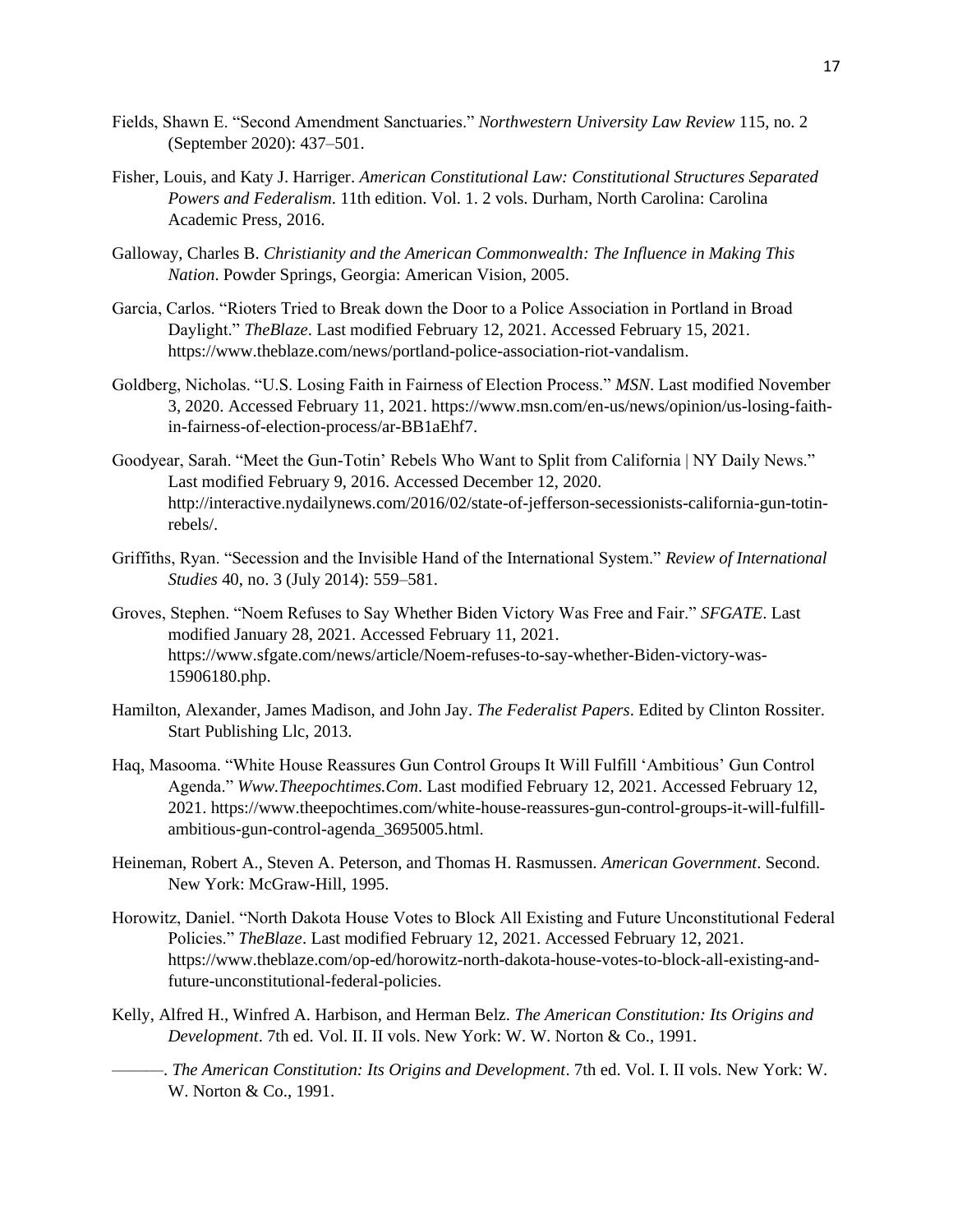- Ketcham, Ralph, ed. *The Anti-Federalist Papers and the Constitutional Convention Debates*. 58615th edition. New York, N.Y: Signet, 2003.
- Kettl, Donald F. "States Divided: The Implications of American Federalism for COVID-19." *Public Administration Review* 80, no. 4 (2020): 595–602.
- Kubic, Micah W. "Civil Liberty Concerns Amid the COVID-19 Pandemic." *ACLU of Florida*. Last modified March 27, 2020. Accessed March 29, 2020. https://www.aclufl.org/en/news/civilliberty-concerns-amid-covid-19-pandemic.
- LaCroix, Alison L. *The Ideological Origins of American Federalism*. Cambridge, MA: Harvard University Press, 2010.
- Larson, Edward J., and Michael P. Winship. *The Constitutional Convention: A Narrative History from the Notes of James Madison*. Paperback Edition. New York: Modern Library, 2005.
- Lee, Leonard Michael. "What Happened to the Tenth Amendment?" M.A., Mississippi State University, 2001. Accessed January 7, 2021. http://search.proquest.com/docview/250668313/abstract/E7BDF3F884B646E0PQ/1.
- Livingston, Donald W. "The Very Idea of Secession." *Society* 35, no. 5 (August 1998): 38–48.
- McClell, Edward. "If Downstate Illinois Seceded." *Chicago Magazine*. Last modified October 15, 2020. Accessed December 9, 2020. http://www.chicagomag.com/city-life/October-2020/Illinois-Secession/.
- McCormick, Peter J. "The 1992 Secession Movement in Southwest Kansas." *Great Plains Quarterly* 15, no. 4 (Fall 1995): 247–258.
- McIntyre III, Jesse. "A FEW LAWLESS VAGABONDS: Ethan Allen, the Republic of Vermont, and the American Revolution." *Military Review* 95, no. 3 (June 5, 2015): 107–107.
- Morley, Felix. *Freedom and Federalism*. Reprint. Indianapolis, IN: Liberty Press, 1981.
- Morrissey, Charles T. "Book Review: The Reluctant Republic: Vermont 1724-1791 by Frederic F. Van de Water." *The New England Quarterly* 48, no. 2 (June 1975): 313–314.
- Napolitano, Andrew P. *The Constitution in Exile: How the Federal Government Has Seized Power by Rewriting the Supreme Law of the Land*. Nashville, T.N.: Thomas Nelson, 2006.
- Nolte, John. "Nolte: BLM Riots Are Most Costly Manmade Damage to U.S. Property Ever." *Breitbart*. Last modified September 16, 2020. Accessed February 15, 2021. https://www.breitbart.com/politics/2020/09/16/nolte-blm-riots-are-officially-the-most-costlymanmade-damage-to-american-property-in-history/.
- O'Neil, Tyler. "DHS Dispels Three Myths About the Riots in Portland." Last modified August 8, 2020. Accessed February 15, 2021. https://pjmedia.com/news-and-politics/tyler-o-neil/2020/08/08/dhsexposes-the-horrible-truth-about-violent-antifa-riots-in-portland-n766311.
- Patrick, Sean. *The Know Your Bill of Rights Book: Don't Lose Your Constitutional Rights Learn Them !* Oculus Publishers, 2012. www.oculuspublishers.com.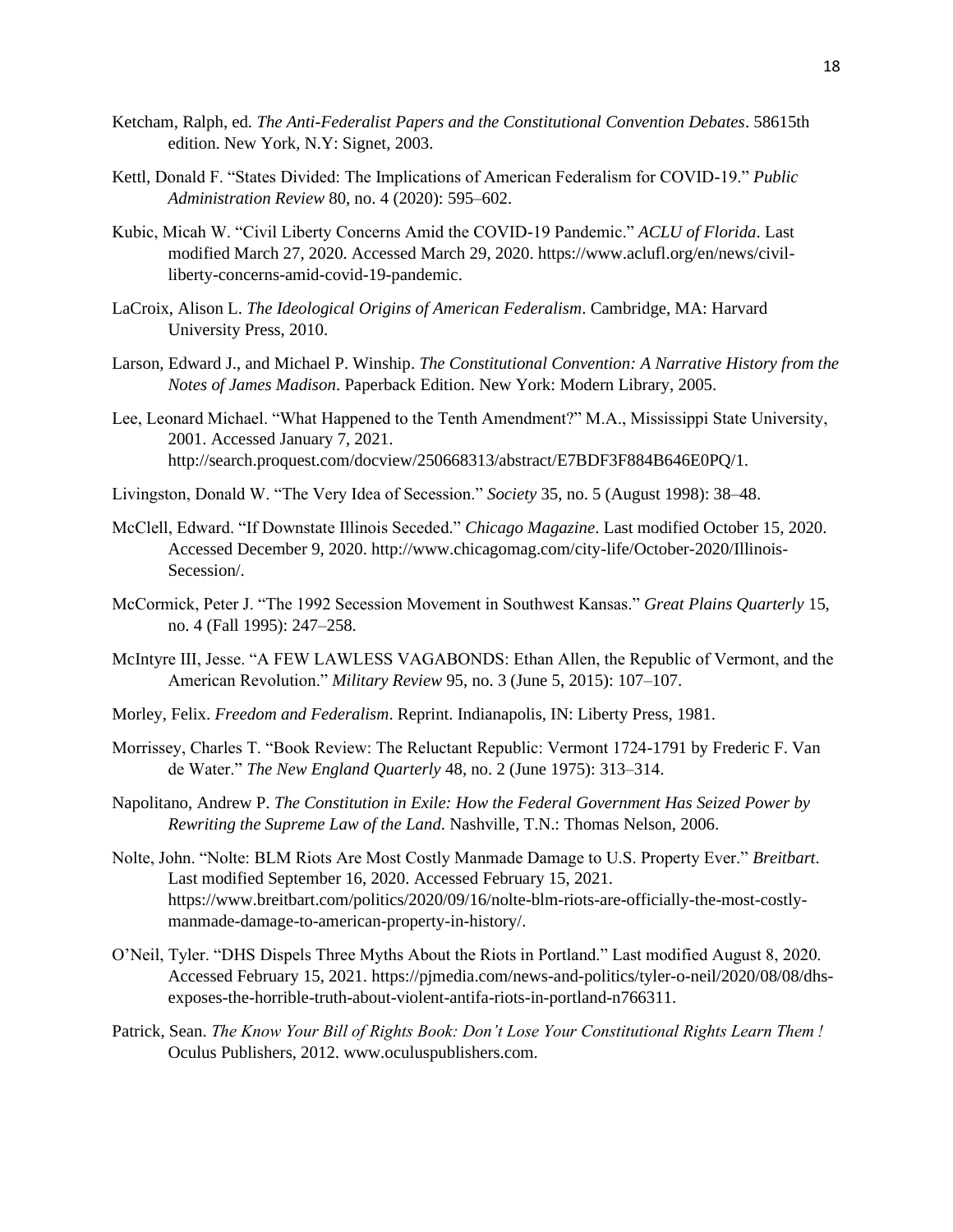- Patton, Mary Claire. "Can Texas Secede from the US?" *KSAT*. Last modified November 5, 2020. Accessed December 9, 2020. https://www.ksat.com/news/local/2020/11/05/can-texas-secedefrom-the-us/.
- Pavlich, Katie. "New Study Shows Hundreds of BLM 'Protests' Turned Violent." *Townhall*. Accessed February 15, 2021. https://townhall.com/tipsheet/katiepavlich/2020/09/08/new-study-showsmajority-of-blm-protests-turned-violent-n2575801.
- Pollak, Joel B. "Fundamental Change: 52 Executive Orders and Actions Already Put into Place by Joe Biden." *Breitbart*. Last modified February 8, 2021. Accessed February 9, 2021. https://www.breitbart.com/politics/2021/02/08/joe-biden-executive-orders-and-actions-thus-far/.
- Rainie, Lee, and Andrew Perrin. "Key Findings about Americans' Declining Trust in Government and Each Other." *Pew Research Center* (July 22, 2019). Accessed February 11, 2021. https://www.pewresearch.org/fact-tank/2019/07/22/key-findings-about-americans-declining-trustin-government-and-each-other/.
- Read, James H., and Neal Allen. "Living, Dead, and Undead: Nullification Past and Present." *American Political Thought* 1, no. 2 (September 2012): 263–297.
- Restuccia, Andrew, and Ted Mann. "Jan. 6, 2021: How It Unfolded." *Wall Street Journal*, February 11, 2021, sec. Politics. Accessed February 11, 2021. https://www.wsj.com/articles/jan-6-2021-howit-unfolded-11613047105.
- Robertson, David Brian. *Federalism and the Making of America*. Second. New York: Routledge, Taylor & Francis Group, 2018.
- Ruiz, Michael. "Portland Riots Caused at Least \$2.3M in Damage to Federal Buildings in City, State's US Attorney Says | Fox News." Last modified ruary 2021. Accessed February 15, 2021. https://www.foxnews.com/us/portland-riots-at-least-2-3m-in-damage-federal-buildings.
- Schweikart, Larry, and Michael Allen. *A PAtriot's History of the United States: From Columbus's Great Discovery to the War on Terror*. New York: Penguin Group, 2007.
- Shiver, Phil. "Liberal Journalist Delivers Scathing Rebuke of the Left's New Politics of 'Social Control.'" *TheBlaze*. Last modified February 9, 2021. Accessed February 10, 2021. https://www.theblaze.com/news/liberal-journalist-exposes-left-social-control.
	- ———. "South Dakota Republican Introduces Bill to Reject Biden's Executive Orders." *TheBlaze*. Last modified February 9, 2021. Accessed February 9, 2021. https://www.theblaze.com/news/southdakota-bill-reject-biden-executive-orders.
- Siegel, Robert, Richard Anderson, and Benjamin Wittes. "Ben Franklin's Famous 'Liberty, Safety' Quote Lost Its Context In 21st Century." *NPR.Org*. Last modified March 2, 2015. Accessed March 29, 2020. https://www.npr.org/2015/03/02/390245038/ben-franklins-famous-liberty-safety-quotelost-its-context-in-21st-century.
- Spalding, Matthew. *We Still Hold These Truths*. Paperback edition. Wilmington: ISI Books, 2019.
- Stieber, Zachary. "Biden Calls on Congress to Restrict Gun Ownership." *Www.Theepochtimes.Com*. Last modified February 14, 2021. Accessed February 14, 2021.